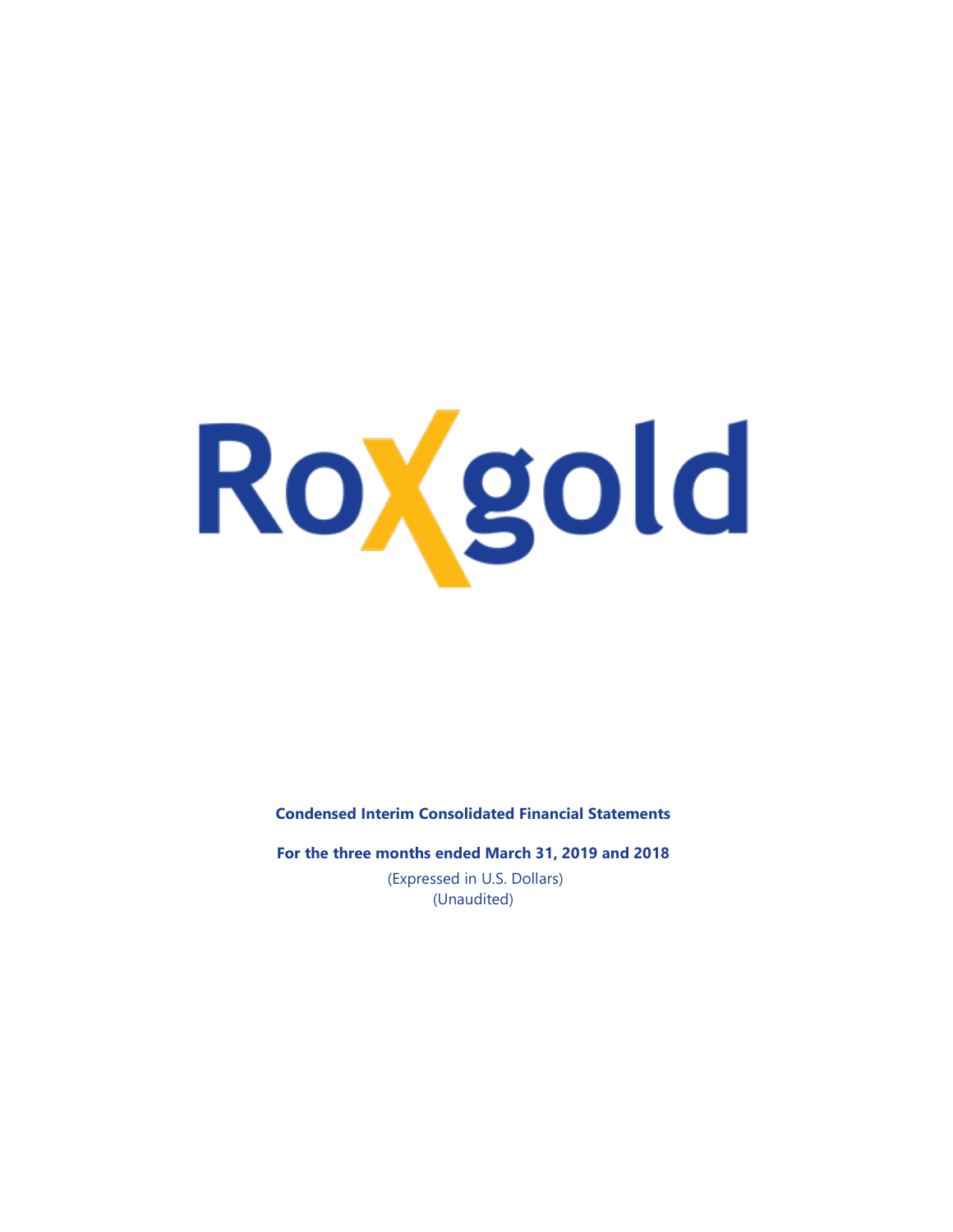Consolidated Statements of Income

# (Unaudited)

(Expressed in thousands of U.S. Dollars)

| For the three months ended March 31,                           | <b>Notes</b> | 2019        | 2018        |
|----------------------------------------------------------------|--------------|-------------|-------------|
| <b>Mine operations</b>                                         |              |             |             |
| Revenues - Gold sales                                          |              | 39,823      | 53,226      |
| Mine operating expenses                                        | 11           | (13, 551)   | (15, 388)   |
| Royalties                                                      |              | (1,834)     | (2,662)     |
| Depreciation                                                   | 6            | (11, 802)   | (9,632)     |
| <b>Mine operating profit</b>                                   |              | 12,636      | 25,544      |
|                                                                |              |             |             |
| <b>Other expenses</b>                                          |              |             |             |
| General and administrative                                     |              | (1,452)     | (1,350)     |
| Sustainability and other in-country costs                      |              | (628)       | (388)       |
| Exploration and evaluation                                     |              | (3, 181)    | (3,665)     |
| Share-based payments                                           | 10           | (382)       | (239)       |
| Depreciation                                                   | 6            | (218)       | (218)       |
| <b>Operating profit</b>                                        |              | 6,775       | 19,684      |
|                                                                |              |             |             |
| <b>Financial expenses</b>                                      |              |             |             |
| Financing costs                                                |              | (1,491)     | (1,446)     |
| Change in fair value of derivative financial instruments       | 8            | (634)       | (1,024)     |
| Foreign exchange (loss) gain                                   |              | (636)       | 1,237       |
| Other expenses                                                 |              | (698)       | (554)       |
| Income before income taxes                                     |              | 3,316       | 17,897      |
| Income tax expense                                             |              |             |             |
| Current income tax expense                                     |              | (1, 175)    |             |
| Deferred income tax expense                                    |              | (212)       | (3, 974)    |
| <b>Net income</b>                                              |              | 1,929       | 13,923      |
|                                                                |              |             |             |
| <b>Attributable to:</b>                                        |              |             |             |
| Roxgold shareholders                                           |              | 962         | 12,183      |
| Non-controlling interest                                       |              | 967         | 1,740       |
| <b>Earnings per share</b>                                      |              |             |             |
| <b>Basic</b>                                                   |              | 0.00        | 0.03        |
| Diluted                                                        |              | 0.00        | 0.03        |
|                                                                |              |             |             |
| Weighted average number of common shares outstanding - Basic   |              | 374,117,439 | 372,852,429 |
| Weighted average number of common shares outstanding - Diluted |              | 395,308,674 | 391,858,531 |
| Subsequent events                                              | 18           |             |             |

The accompanying notes are an integral part of these condensed interim consolidated financial statements.

Approved on May 14, 2019 on behalf of the directors

| /s/ John Dorward |  |
|------------------|--|
| Director         |  |

/s/ John Knowles Director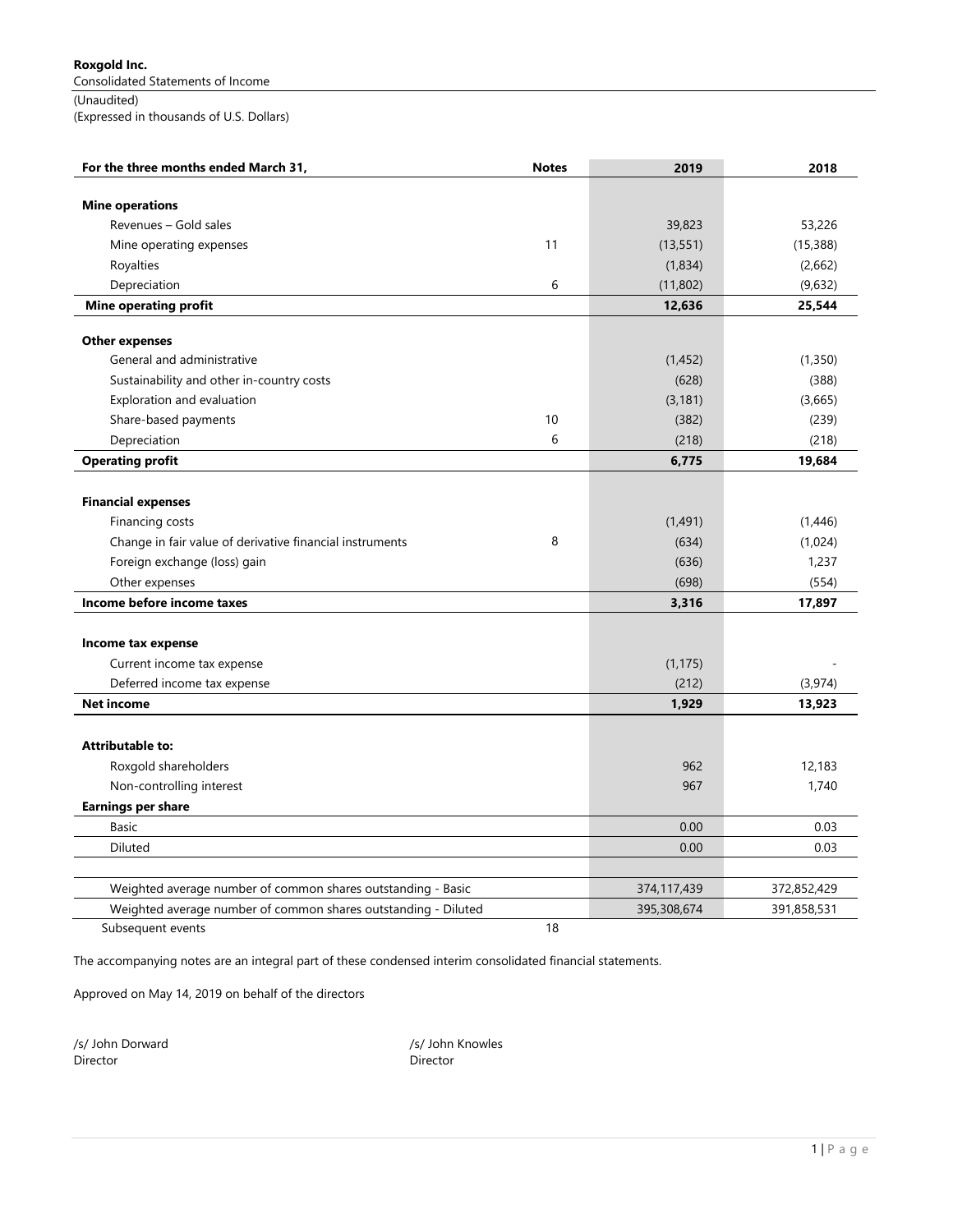Consolidated Statements of Comprehensive Income (Unaudited) (Expressed in thousands of U.S. Dollars)

| For the three months ended March 31,                                                        | 2019  | 2018   |
|---------------------------------------------------------------------------------------------|-------|--------|
| Net income                                                                                  | 1.929 | 13,923 |
| Other item that may be reclassified subsequently to the consolidated<br>statement of income |       |        |
| Currency translation adjustment                                                             | 424   | 273    |
| <b>Comprehensive income</b>                                                                 | 2,353 | 14,196 |
| Attributable to:                                                                            |       |        |
| Roxgold shareholders                                                                        | 1,386 | 12,456 |
| Non-controlling interest                                                                    | 967   | 1,740  |
|                                                                                             | 2,353 | 14.196 |

The accompanying notes are an integral part of these condensed interim consolidated financial statements.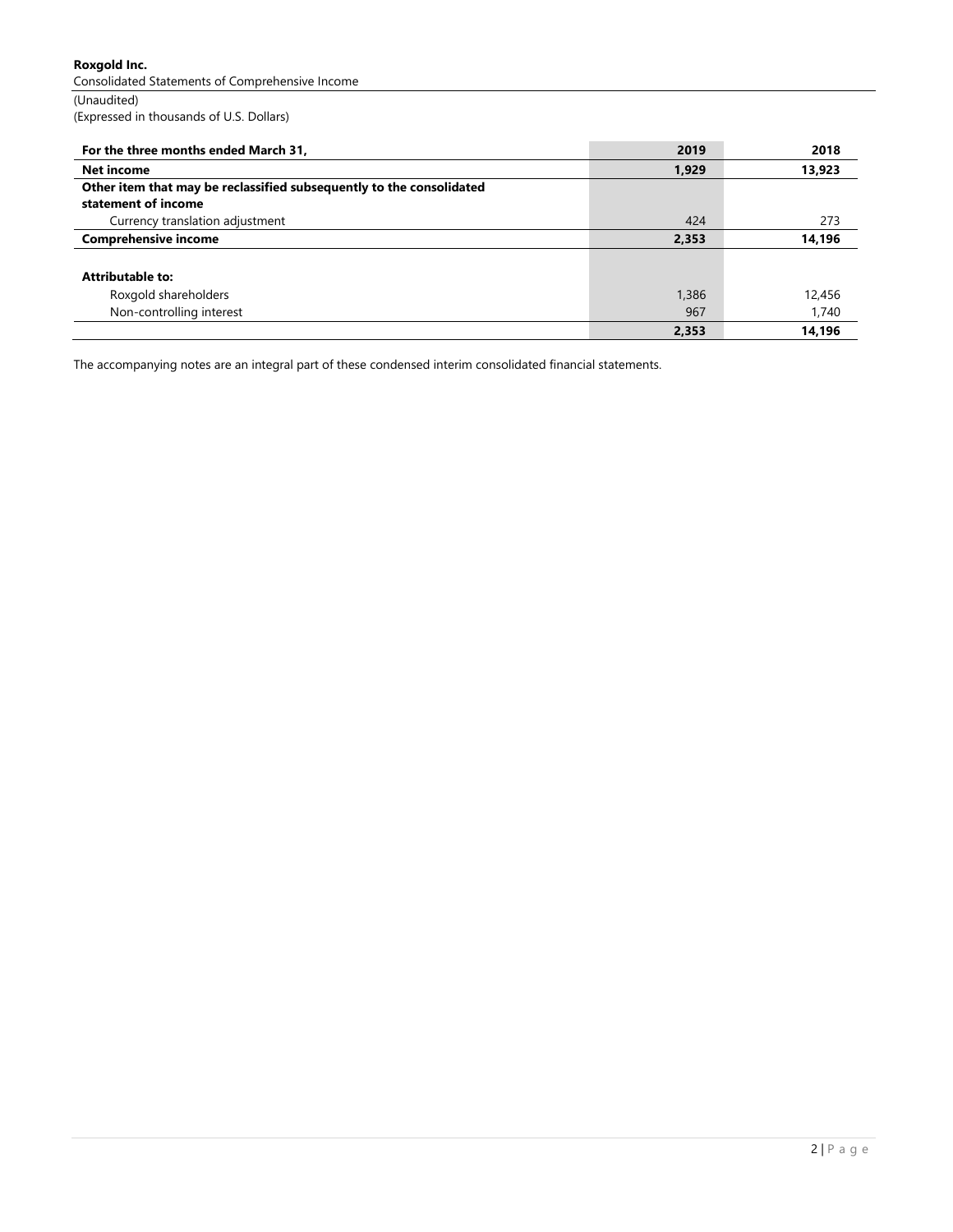Consolidated Statements of Cash Flow (Unaudited)

(Expressed in thousands of U.S. Dollars)

| For the three months ended March 31,                     | <b>Notes</b>   | 2019      | 2018     |
|----------------------------------------------------------|----------------|-----------|----------|
| <b>Operating activities</b>                              |                |           |          |
| <b>Net income</b>                                        |                | 1,929     | 13,923   |
| Adjustments for operating activities:                    |                |           |          |
| Depreciation                                             | 6              | 12,020    | 9,850    |
| Share-based payments                                     | 10             | 382       | 239      |
| Change in fair value of derivative financial instruments | 8              | 634       | 1.024    |
| Asset retirement obligation accretion                    | 9              | 77        | 60       |
| Long-term debt accretion                                 | $\overline{7}$ | 357       | 430      |
| Current income tax expense                               |                | 1,175     |          |
| Deferred income tax expense                              |                | 212       | 3,974    |
| Contract liability                                       |                | 2,803     |          |
| Settlement of hedge contract                             | 8              | (647)     | (713)    |
| Unrealized foreign exchange loss (gain)                  |                | 643       | (2, 293) |
|                                                          |                | 19,585    | 26,494   |
| Changes in non-cash working capital                      | 12             | (4, 487)  | (10,610) |
|                                                          |                | 15,098    | 15,884   |
|                                                          |                |           |          |
| <b>Financing activities</b>                              |                |           |          |
| Repayment of long-term debt                              | $\overline{7}$ | (3,600)   | (1,800)  |
| Payments of lease obligations                            | 14             | (1,639)   | (653)    |
| Restricted share unit cash settlement                    | 10             | (24)      |          |
| Proceeds from stock option exercise                      | 10             |           | 223      |
| NCIB share buyback                                       | 10             | (3, 130)  |          |
|                                                          |                | (8, 393)  | (2, 230) |
| <b>Investing activities</b>                              |                |           |          |
| Deposit - Séguéla Acquisition                            | 18             | (2,000)   |          |
| Additions to property, plant and equipment               | 6              | (17, 340) | (7,039)  |
| Bagassi South pre-commercial production revenue          | 6              | 3,017     |          |
| Bagassi South pre-commercial production expenses         | 6              | (2,028)   |          |
|                                                          |                | (18, 351) | (7,039)  |
| Net increase/(decrease) in cash                          |                | (11, 646) | 6,615    |
|                                                          |                |           |          |
| Effect of foreign exchange rates on cash                 |                | (344)     | 2,502    |
| Cash and cash equivalents, beginning of period           |                | 59,833    | 63,033   |
| Cash and cash equivalents, end of period                 |                | 47,843    | 72,150   |
|                                                          |                |           |          |
| Interest paid                                            |                | 609       | 637      |

Refer to note 12 for supplemental cash flow information

The accompanying notes are an integral part of these condensed interim consolidated financial statements.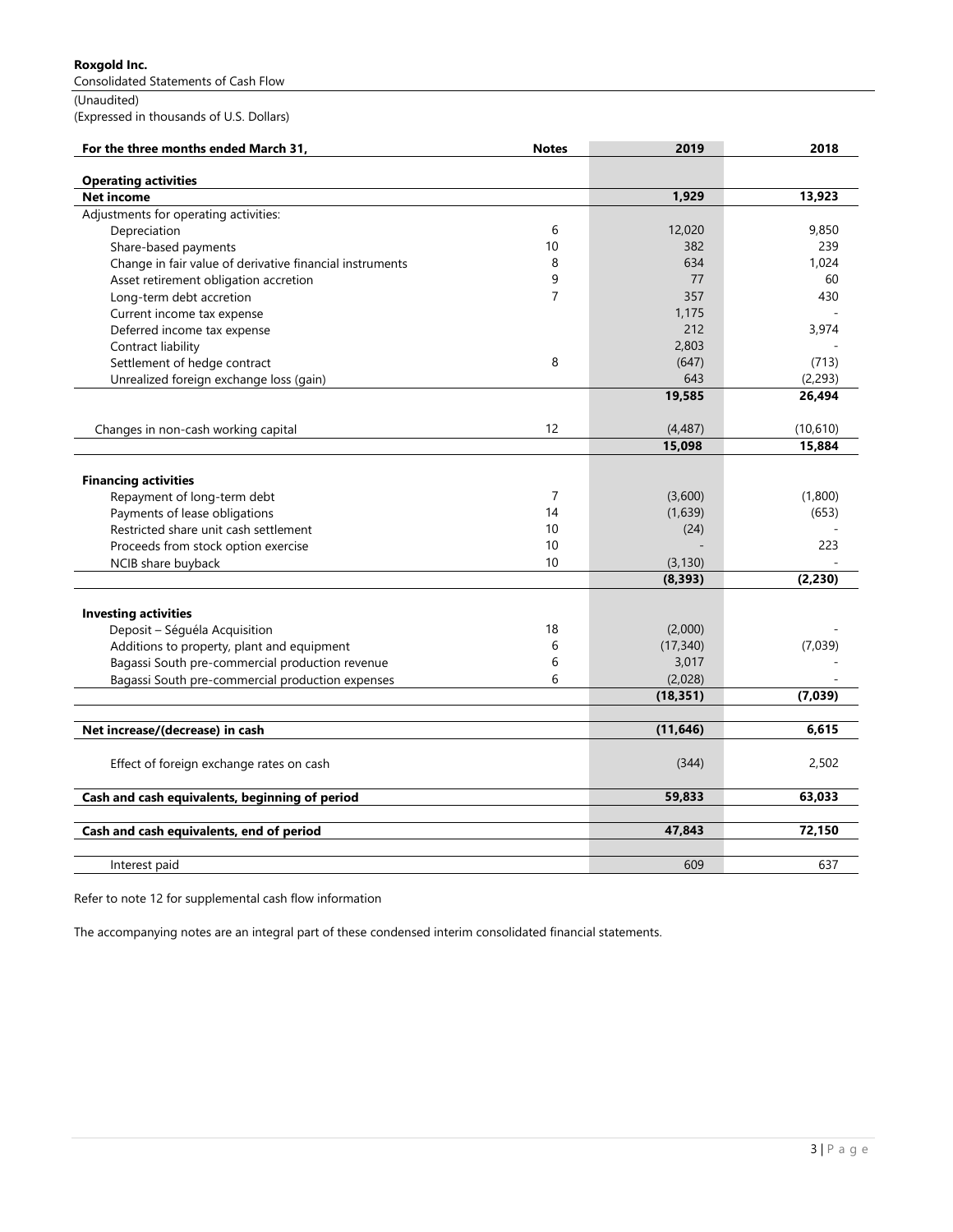Consolidated Statements of Financial Position

# (Unaudited)

(Expressed in thousands of U.S. Dollars)

|                                                      | <b>Notes</b> | <b>March 31</b> | December 31    |
|------------------------------------------------------|--------------|-----------------|----------------|
| As at                                                |              | 2019            | 2018           |
| <b>Assets</b>                                        |              |                 |                |
| <b>Current assets</b>                                |              |                 |                |
| Cash and cash equivalents                            | 3            | 47,843          | 59,833         |
| Taxes recoverable and other receivables              | 4            | 30,571          | 25,778         |
| Prepaid expenses and deposits                        |              | 1,203           | 1,308          |
| Inventory                                            | 5            | 14,188          | 14,171         |
|                                                      |              | 93,805          | 101,090        |
| <b>Non-current assets</b>                            |              |                 |                |
| Inventory                                            | 5            | 6,163           | 5,942          |
| Property, plant and equipment                        | 6            | 176,895         | 170,020        |
| Restricted cash                                      | 3            | 1,034           | 1,034          |
| Deposit - Séguéla Acquisition                        | 18           | 2,000           |                |
| Deferred tax asset                                   |              | 3,289           | 3,104          |
| <b>Total assets</b>                                  |              | 283,186         | 281,190        |
|                                                      |              |                 |                |
| <b>Liabilities and Shareholders' Equity</b>          |              |                 |                |
| <b>Current liabilities</b>                           |              |                 |                |
| Accounts payable and accrued liabilities             |              | 30,670          | 31,655         |
| Contract liability                                   |              | 2,803           |                |
| Current portion of lease obligations                 | 14           | 7,313           | 5,069          |
| Current portion of long-term debt                    | 7            | 12,075          | 12,019         |
| Current portion of derivative financial instruments  | 8            | 3,780           | 3,578          |
| Current income tax liability                         |              | 1,459           | 285            |
|                                                      |              | 58,100          | 52,606         |
|                                                      |              |                 |                |
| <b>Non-current liabilities</b>                       |              |                 |                |
| Long-term debt                                       | 7<br>8       | 20,882          | 24,181         |
| Derivative financial instruments                     | 9            | 4,329           | 4,863          |
| Asset retirement obligations                         | 14           | 2,868<br>5,206  | 2,791<br>4,862 |
| Lease obligations<br>Deferred share units' liability | 10           | 222             | 182            |
| Deferred income tax liability                        |              | 16,439          | 16,107         |
| <b>Total liabilities</b>                             |              | 108,046         | 105,592        |
|                                                      |              |                 |                |
| <b>Equity</b>                                        |              |                 |                |
| Share capital                                        | 10           | 207,037         | 208,940        |
| Reserves                                             | $10$         | 23,474          | 23,746         |
| Accumulated other comprehensive income               |              | 12,899          | 12,475         |
| Deficit                                              |              | (79, 282)       | (79, 608)      |
| <b>Equity attributable to Roxgold shareholders</b>   |              | 164,128         | 165,553        |
| Equity attributable to non-controlling interest      | 16           | 11,012          | 10,045         |
| <b>Total equity</b>                                  |              | 175,140         | 175,598        |
|                                                      |              |                 |                |
| <b>Total liabilities and equity</b>                  |              | 283,186         | 281,190        |
| Commitments                                          | 13           |                 |                |
| Subsequent events                                    | 18           |                 |                |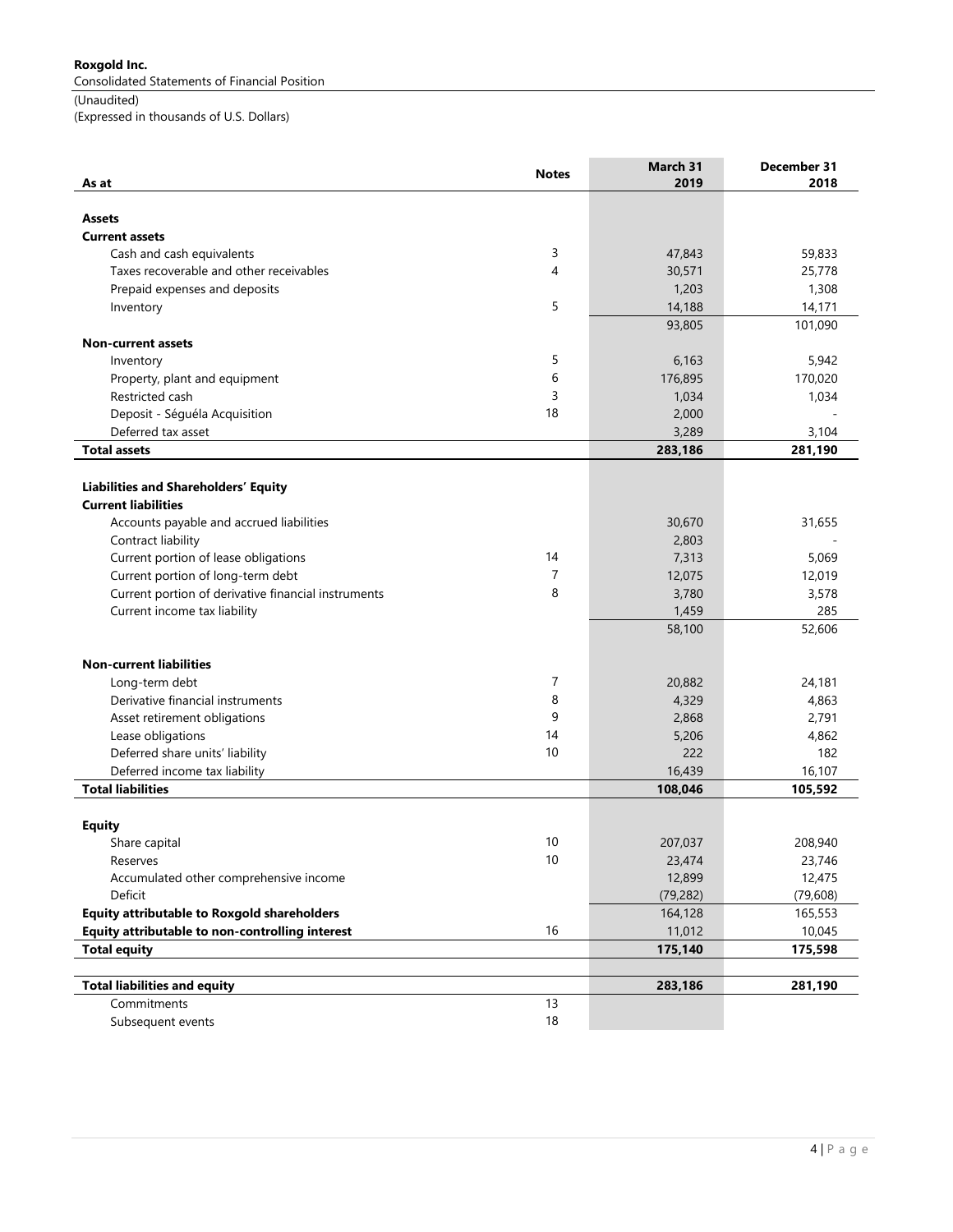| <b>Share capital</b><br>Balance - Beginning of year<br>207,393<br>208,940<br>Shares issued for exercise of share awards<br>590<br>346<br>NCIB share buyback<br>(2, 493)<br><b>Balance - End of period</b><br>207,037<br>207,739<br>Warrants <sup>1</sup><br>Balance - Beginning of period<br>4,676<br>4,676<br><b>Balance - End of period</b><br>4,676<br>4,676<br><b>Options</b><br>Balance - Beginning of period<br>13,357<br>12,838<br>Shares issued for exercise of options<br>(123)<br>Share-based payments<br>(9)<br>100<br><b>Balance - End of period</b><br>12,829<br>13,334<br>Restricted, performance and deferred share units<br>Balance - Beginning of period<br>6,232<br>4,273<br>Restricted, performance and deferred share units<br>213<br>351<br>Settlement of restricted share units<br>(614)<br><b>Balance - End of period</b><br>5,969<br>4,486<br>Accumulated other comprehensive income<br>Balance - Beginning of period<br>12,475<br>13,140<br>Other comprehensive income<br>424<br>273<br><b>Balance - End of period</b><br>12,899<br>13,413<br><b>Deficit</b><br>Balance - Beginning of period<br>(79, 608)<br>(111,509)<br>IFRS 9 opening statement of financial position impact<br>211<br>NCIB share buyback<br>(636)<br>Income attributable to Roxgold shareholders<br>962<br>12,183<br><b>Balance - End of period</b><br>(79, 282)<br>(99, 115)<br>Total equity attributable to Roxgold shareholders<br>164,128<br>144,533<br>Total equity attributable to non-controlling interests<br>Balance - Beginning of period<br>10,045<br>5,840<br>Income attributable to non-controlling interest<br>967<br>1,740<br><b>Balance - End of period</b><br>11,012<br>7,580 | For the three months periods ended March 31, | 2019    | 2018    |
|----------------------------------------------------------------------------------------------------------------------------------------------------------------------------------------------------------------------------------------------------------------------------------------------------------------------------------------------------------------------------------------------------------------------------------------------------------------------------------------------------------------------------------------------------------------------------------------------------------------------------------------------------------------------------------------------------------------------------------------------------------------------------------------------------------------------------------------------------------------------------------------------------------------------------------------------------------------------------------------------------------------------------------------------------------------------------------------------------------------------------------------------------------------------------------------------------------------------------------------------------------------------------------------------------------------------------------------------------------------------------------------------------------------------------------------------------------------------------------------------------------------------------------------------------------------------------------------------------------------------------------------------------------------------------------------------|----------------------------------------------|---------|---------|
|                                                                                                                                                                                                                                                                                                                                                                                                                                                                                                                                                                                                                                                                                                                                                                                                                                                                                                                                                                                                                                                                                                                                                                                                                                                                                                                                                                                                                                                                                                                                                                                                                                                                                              |                                              |         |         |
|                                                                                                                                                                                                                                                                                                                                                                                                                                                                                                                                                                                                                                                                                                                                                                                                                                                                                                                                                                                                                                                                                                                                                                                                                                                                                                                                                                                                                                                                                                                                                                                                                                                                                              |                                              |         |         |
|                                                                                                                                                                                                                                                                                                                                                                                                                                                                                                                                                                                                                                                                                                                                                                                                                                                                                                                                                                                                                                                                                                                                                                                                                                                                                                                                                                                                                                                                                                                                                                                                                                                                                              |                                              |         |         |
|                                                                                                                                                                                                                                                                                                                                                                                                                                                                                                                                                                                                                                                                                                                                                                                                                                                                                                                                                                                                                                                                                                                                                                                                                                                                                                                                                                                                                                                                                                                                                                                                                                                                                              |                                              |         |         |
|                                                                                                                                                                                                                                                                                                                                                                                                                                                                                                                                                                                                                                                                                                                                                                                                                                                                                                                                                                                                                                                                                                                                                                                                                                                                                                                                                                                                                                                                                                                                                                                                                                                                                              |                                              |         |         |
|                                                                                                                                                                                                                                                                                                                                                                                                                                                                                                                                                                                                                                                                                                                                                                                                                                                                                                                                                                                                                                                                                                                                                                                                                                                                                                                                                                                                                                                                                                                                                                                                                                                                                              |                                              |         |         |
|                                                                                                                                                                                                                                                                                                                                                                                                                                                                                                                                                                                                                                                                                                                                                                                                                                                                                                                                                                                                                                                                                                                                                                                                                                                                                                                                                                                                                                                                                                                                                                                                                                                                                              |                                              |         |         |
|                                                                                                                                                                                                                                                                                                                                                                                                                                                                                                                                                                                                                                                                                                                                                                                                                                                                                                                                                                                                                                                                                                                                                                                                                                                                                                                                                                                                                                                                                                                                                                                                                                                                                              |                                              |         |         |
|                                                                                                                                                                                                                                                                                                                                                                                                                                                                                                                                                                                                                                                                                                                                                                                                                                                                                                                                                                                                                                                                                                                                                                                                                                                                                                                                                                                                                                                                                                                                                                                                                                                                                              |                                              |         |         |
|                                                                                                                                                                                                                                                                                                                                                                                                                                                                                                                                                                                                                                                                                                                                                                                                                                                                                                                                                                                                                                                                                                                                                                                                                                                                                                                                                                                                                                                                                                                                                                                                                                                                                              |                                              |         |         |
|                                                                                                                                                                                                                                                                                                                                                                                                                                                                                                                                                                                                                                                                                                                                                                                                                                                                                                                                                                                                                                                                                                                                                                                                                                                                                                                                                                                                                                                                                                                                                                                                                                                                                              |                                              |         |         |
|                                                                                                                                                                                                                                                                                                                                                                                                                                                                                                                                                                                                                                                                                                                                                                                                                                                                                                                                                                                                                                                                                                                                                                                                                                                                                                                                                                                                                                                                                                                                                                                                                                                                                              |                                              |         |         |
|                                                                                                                                                                                                                                                                                                                                                                                                                                                                                                                                                                                                                                                                                                                                                                                                                                                                                                                                                                                                                                                                                                                                                                                                                                                                                                                                                                                                                                                                                                                                                                                                                                                                                              |                                              |         |         |
|                                                                                                                                                                                                                                                                                                                                                                                                                                                                                                                                                                                                                                                                                                                                                                                                                                                                                                                                                                                                                                                                                                                                                                                                                                                                                                                                                                                                                                                                                                                                                                                                                                                                                              |                                              |         |         |
|                                                                                                                                                                                                                                                                                                                                                                                                                                                                                                                                                                                                                                                                                                                                                                                                                                                                                                                                                                                                                                                                                                                                                                                                                                                                                                                                                                                                                                                                                                                                                                                                                                                                                              |                                              |         |         |
|                                                                                                                                                                                                                                                                                                                                                                                                                                                                                                                                                                                                                                                                                                                                                                                                                                                                                                                                                                                                                                                                                                                                                                                                                                                                                                                                                                                                                                                                                                                                                                                                                                                                                              |                                              |         |         |
|                                                                                                                                                                                                                                                                                                                                                                                                                                                                                                                                                                                                                                                                                                                                                                                                                                                                                                                                                                                                                                                                                                                                                                                                                                                                                                                                                                                                                                                                                                                                                                                                                                                                                              |                                              |         |         |
|                                                                                                                                                                                                                                                                                                                                                                                                                                                                                                                                                                                                                                                                                                                                                                                                                                                                                                                                                                                                                                                                                                                                                                                                                                                                                                                                                                                                                                                                                                                                                                                                                                                                                              |                                              |         |         |
|                                                                                                                                                                                                                                                                                                                                                                                                                                                                                                                                                                                                                                                                                                                                                                                                                                                                                                                                                                                                                                                                                                                                                                                                                                                                                                                                                                                                                                                                                                                                                                                                                                                                                              |                                              |         |         |
|                                                                                                                                                                                                                                                                                                                                                                                                                                                                                                                                                                                                                                                                                                                                                                                                                                                                                                                                                                                                                                                                                                                                                                                                                                                                                                                                                                                                                                                                                                                                                                                                                                                                                              |                                              |         |         |
|                                                                                                                                                                                                                                                                                                                                                                                                                                                                                                                                                                                                                                                                                                                                                                                                                                                                                                                                                                                                                                                                                                                                                                                                                                                                                                                                                                                                                                                                                                                                                                                                                                                                                              |                                              |         |         |
|                                                                                                                                                                                                                                                                                                                                                                                                                                                                                                                                                                                                                                                                                                                                                                                                                                                                                                                                                                                                                                                                                                                                                                                                                                                                                                                                                                                                                                                                                                                                                                                                                                                                                              |                                              |         |         |
|                                                                                                                                                                                                                                                                                                                                                                                                                                                                                                                                                                                                                                                                                                                                                                                                                                                                                                                                                                                                                                                                                                                                                                                                                                                                                                                                                                                                                                                                                                                                                                                                                                                                                              |                                              |         |         |
|                                                                                                                                                                                                                                                                                                                                                                                                                                                                                                                                                                                                                                                                                                                                                                                                                                                                                                                                                                                                                                                                                                                                                                                                                                                                                                                                                                                                                                                                                                                                                                                                                                                                                              |                                              |         |         |
|                                                                                                                                                                                                                                                                                                                                                                                                                                                                                                                                                                                                                                                                                                                                                                                                                                                                                                                                                                                                                                                                                                                                                                                                                                                                                                                                                                                                                                                                                                                                                                                                                                                                                              |                                              |         |         |
|                                                                                                                                                                                                                                                                                                                                                                                                                                                                                                                                                                                                                                                                                                                                                                                                                                                                                                                                                                                                                                                                                                                                                                                                                                                                                                                                                                                                                                                                                                                                                                                                                                                                                              |                                              |         |         |
|                                                                                                                                                                                                                                                                                                                                                                                                                                                                                                                                                                                                                                                                                                                                                                                                                                                                                                                                                                                                                                                                                                                                                                                                                                                                                                                                                                                                                                                                                                                                                                                                                                                                                              |                                              |         |         |
|                                                                                                                                                                                                                                                                                                                                                                                                                                                                                                                                                                                                                                                                                                                                                                                                                                                                                                                                                                                                                                                                                                                                                                                                                                                                                                                                                                                                                                                                                                                                                                                                                                                                                              |                                              |         |         |
|                                                                                                                                                                                                                                                                                                                                                                                                                                                                                                                                                                                                                                                                                                                                                                                                                                                                                                                                                                                                                                                                                                                                                                                                                                                                                                                                                                                                                                                                                                                                                                                                                                                                                              |                                              |         |         |
|                                                                                                                                                                                                                                                                                                                                                                                                                                                                                                                                                                                                                                                                                                                                                                                                                                                                                                                                                                                                                                                                                                                                                                                                                                                                                                                                                                                                                                                                                                                                                                                                                                                                                              |                                              |         |         |
|                                                                                                                                                                                                                                                                                                                                                                                                                                                                                                                                                                                                                                                                                                                                                                                                                                                                                                                                                                                                                                                                                                                                                                                                                                                                                                                                                                                                                                                                                                                                                                                                                                                                                              |                                              |         |         |
|                                                                                                                                                                                                                                                                                                                                                                                                                                                                                                                                                                                                                                                                                                                                                                                                                                                                                                                                                                                                                                                                                                                                                                                                                                                                                                                                                                                                                                                                                                                                                                                                                                                                                              |                                              |         |         |
|                                                                                                                                                                                                                                                                                                                                                                                                                                                                                                                                                                                                                                                                                                                                                                                                                                                                                                                                                                                                                                                                                                                                                                                                                                                                                                                                                                                                                                                                                                                                                                                                                                                                                              |                                              |         |         |
|                                                                                                                                                                                                                                                                                                                                                                                                                                                                                                                                                                                                                                                                                                                                                                                                                                                                                                                                                                                                                                                                                                                                                                                                                                                                                                                                                                                                                                                                                                                                                                                                                                                                                              |                                              |         |         |
|                                                                                                                                                                                                                                                                                                                                                                                                                                                                                                                                                                                                                                                                                                                                                                                                                                                                                                                                                                                                                                                                                                                                                                                                                                                                                                                                                                                                                                                                                                                                                                                                                                                                                              |                                              |         |         |
|                                                                                                                                                                                                                                                                                                                                                                                                                                                                                                                                                                                                                                                                                                                                                                                                                                                                                                                                                                                                                                                                                                                                                                                                                                                                                                                                                                                                                                                                                                                                                                                                                                                                                              |                                              |         |         |
|                                                                                                                                                                                                                                                                                                                                                                                                                                                                                                                                                                                                                                                                                                                                                                                                                                                                                                                                                                                                                                                                                                                                                                                                                                                                                                                                                                                                                                                                                                                                                                                                                                                                                              |                                              |         |         |
|                                                                                                                                                                                                                                                                                                                                                                                                                                                                                                                                                                                                                                                                                                                                                                                                                                                                                                                                                                                                                                                                                                                                                                                                                                                                                                                                                                                                                                                                                                                                                                                                                                                                                              |                                              |         |         |
|                                                                                                                                                                                                                                                                                                                                                                                                                                                                                                                                                                                                                                                                                                                                                                                                                                                                                                                                                                                                                                                                                                                                                                                                                                                                                                                                                                                                                                                                                                                                                                                                                                                                                              |                                              |         |         |
|                                                                                                                                                                                                                                                                                                                                                                                                                                                                                                                                                                                                                                                                                                                                                                                                                                                                                                                                                                                                                                                                                                                                                                                                                                                                                                                                                                                                                                                                                                                                                                                                                                                                                              | <b>Total Equity</b>                          | 175,140 | 152,113 |

Refer to Note 10 for further information on changes to equity.

The accompanying notes are an integral part of these condensed interim consolidated financial statements.

 1 This balance relates to warrants that have expired and were not exercised. There are no warrants outstanding as at March 31, 2019.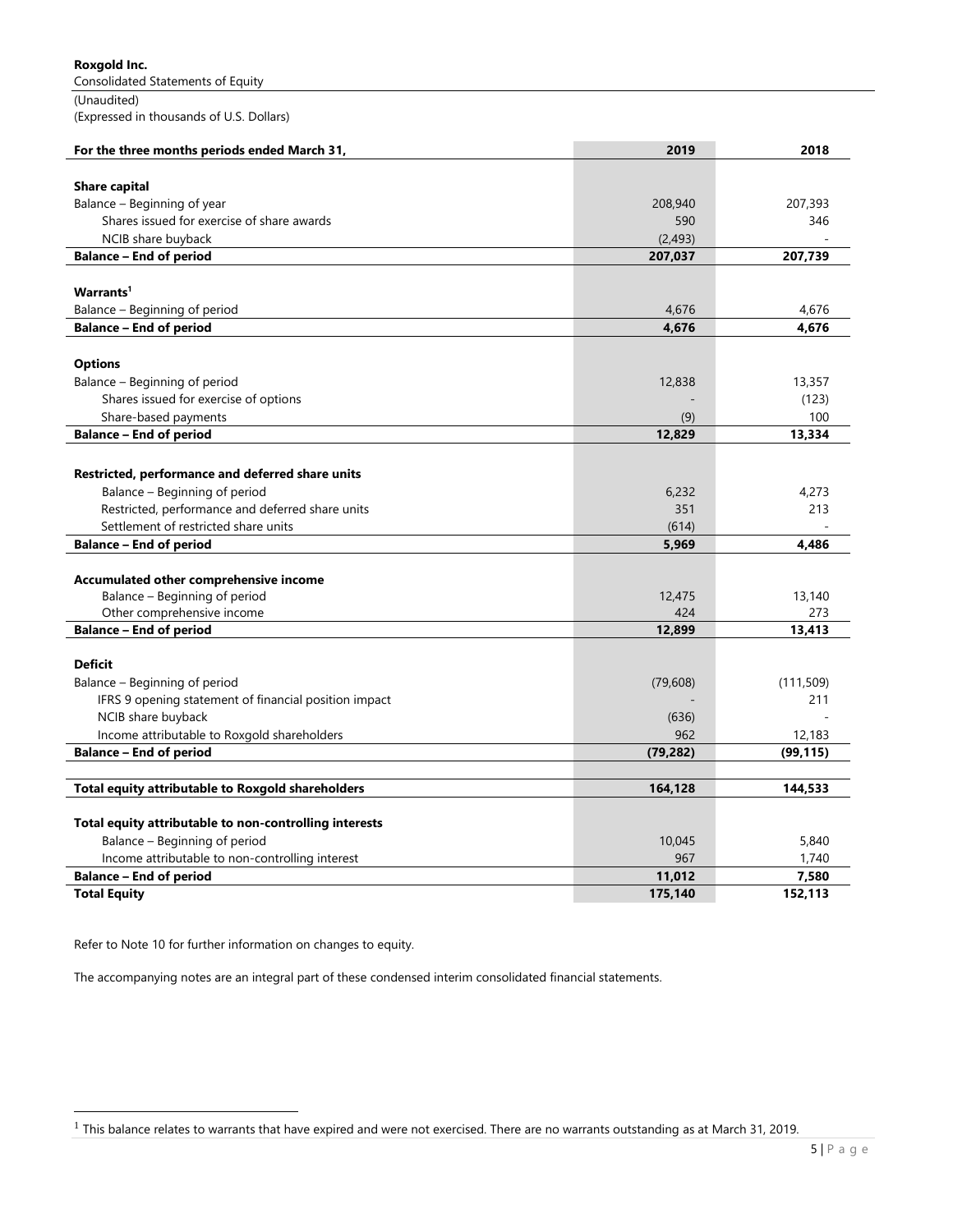(Tabular amounts in thousands of U.S. Dollars, except for shares and per share amounts)

### **1. Nature of operations**

Roxgold Inc. (the "Company") is a Canadian-based gold mining company with its key asset, the Yaramoko Gold Mine, located in the Houndé greenstone belt of Burkina Faso, West Africa and advancing the development and exploration of Séguéla Gold Project located in Côte d'Ivoire. The Company is a reporting issuer in all provinces and territories of Canada other than Quebec and its common shares are listed on the Toronto Stock Exchange under the symbol "ROXG". The Company has its corporate head office located at 360 Bay Street, Suite 500, Toronto, Ontario, M5H 2V6.

# **2. Summary of significant accounting policies**

#### **A. Basis of measurement**

These condensed interim consolidated financial statements have been prepared on a historical cost basis except for the revaluation of certain financial instruments to fair value. In addition, these condensed interim consolidated financial statements have been prepared using the accrual basis of accounting except for cash flow information.

#### **B. Statement of compliance**

The Company's condensed interim consolidated financial statements ("financial statements") have been prepared in accordance with International Financial Reporting Standards ("IFRS") applicable to the preparation of the interim statements, including IAS 34, *Interim Financial Reporting* as issued by the International Accounting Standards Board ("IASB").

The Company has consistently applied the accounting policies used in the preparation of its IFRS financial statements with the exception new accounting standards issued and adopted by the Company as described in note 2C. The financial statements should be read in conjunction with the Company's annual consolidated financial statements for the year ended December 31, 2018. The Board of Directors authorized the condensed interim consolidated financial statements for publication on May 14, 2019.

#### **C. New accounting standards issued and adopted by the Company**

#### *IFRS 16, Leases*

 $\overline{a}$ 

On January 1, 2019, the Company adopted IFRS 16. IFRS 16 sets out the principles for the recognition, measurement, presentation and disclosure of leases for both parties to a contract, which is the customer ("lessee") and the supplier ("lessor"). IFRS 16 replaces IAS 17, Leases, and related interpretations. All leases result in the lessee obtaining the right to use an asset at the start of the lease and, if lease payments are made over time, also obtaining financing. Accordingly, IFRS 16 will eliminate the classification of leases as either operating leases or finance leases as is required by IAS 17 and, instead, introduces a single lessee accounting model. Applying that model, a lessee is required to recognize:

- I. The right of use assets and related lease liabilities for any lease with a term of more than 12 months, unless the underlying assets are of low value; and
- II. Depreciation of the right of use assets separately from the interest related to the lease liabilities in the consolidated statement of income.

The Company adopted IFRS 16 using the simplified transition approach and, consequently, did not restate comparative figures for 2018. Practical expedients applied include the use of a single discount rate to a portfolio of leases with reasonably similar characteristics and the accounting for operating leases with a remaining lease term of less than 12 months as at January 1, 2019 as short-term leases.

On adoption of IFRS 16, the Company recognized lease liabilities in relation to leases which had previously been classified as 'operating leases' under the principles of IAS 17. As at December 31, 2018, the Company had operating lease commitments of \$7,482,000 relating to mobile fleet contracts and office leases of which \$4,227,000 would be considered debt obligations upon adoption of IFRS 16 on January 1, 2019. These leases were measured at the present value of the remaining lease payments, discounted using the lessee's incremental borrowing rate as of January 1, 2019. The weighted average lessee's incremental borrowing rate applied to the lease liabilities on January 1, 2019 was 6%.

| Operating lease commitments as at December 31, 2018                       | 7,482   |
|---------------------------------------------------------------------------|---------|
| Discounted using the incremental borrowing rate as at January 1, 2019     | (762)   |
| Less: Short term leases recognized on a straight-line basis as an expense | (706)   |
| Less: Commitments not in effect as at January 1, 2019 <sup>2</sup>        | (1,787) |
| Lease liabilities on initial application of IFRS 16                       | 4,227   |
| Add: Finance lease liabilities as at December 31, 2018                    | 9,931   |
| Lease liabilities as at January 1, 2019                                   | 14,158  |

<sup>&</sup>lt;sup>2</sup> Represents lease contracts entered into, but not recognized under IFRS 16 as the underlying asset is not yet available for use from the lessor.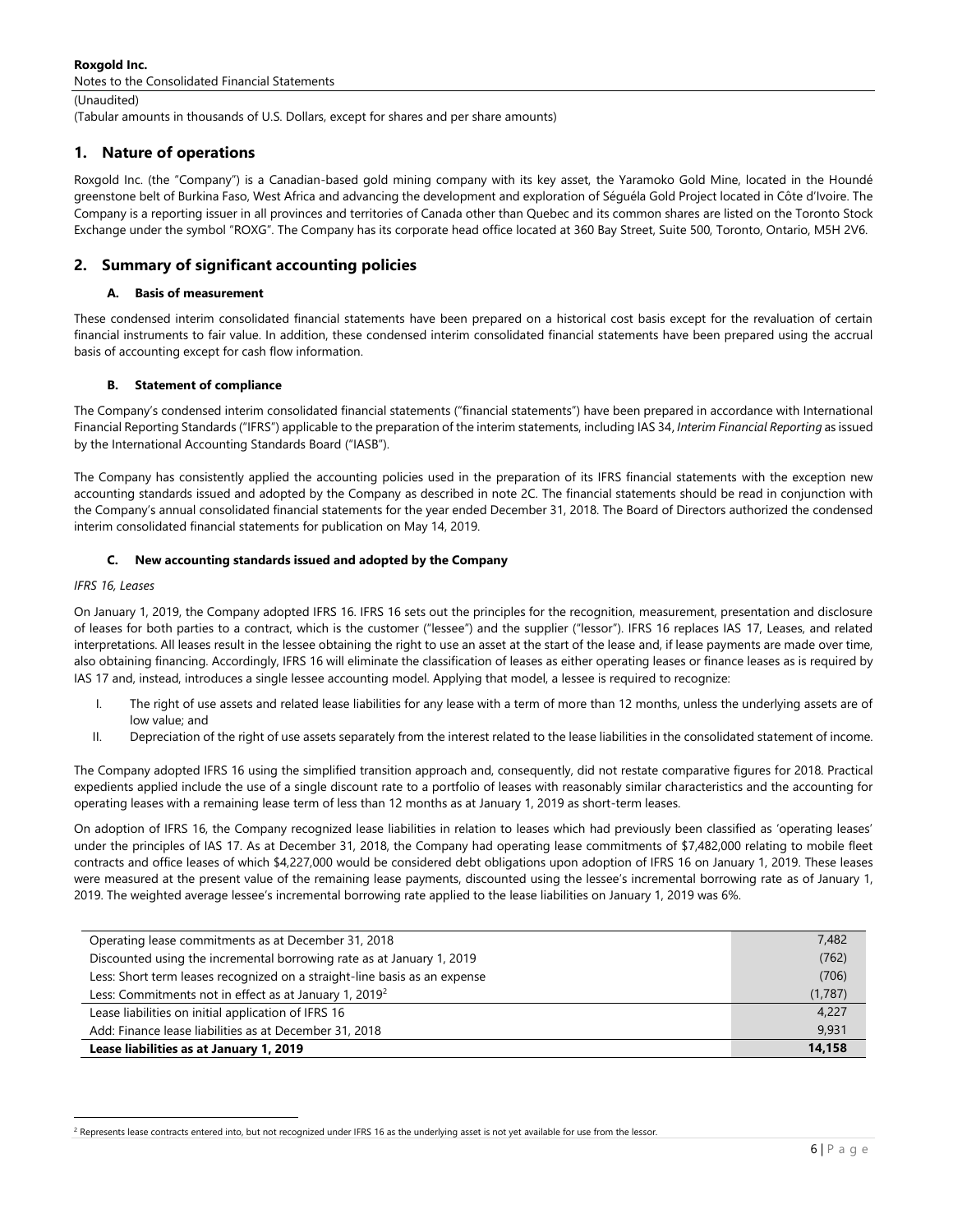(Tabular amounts in thousands of U.S. Dollars, except for shares and per share amounts)

# **2. Summary of significant accounting policies (continued)**

The associated right-of-use assets were measured at the amount equal to the lease liability as at January 1, 2019. The right-of-use assets recognized upon adoption of IFRS 16 are recognized in property, plant and equipment and are disclosed in furniture, mining vehicles, and computer equipment within note 6.

Segment assets and segment liabilities at March 31, 2019 increased as a result of the change in accounting policy. Mining operations, Burkina Faso segment increased assets and liabilities by \$2,257,000 and Corporate segment increased assets and liabilities by \$330,000.

Payments associated with short-term leases and leases of low-value assets are recognised on a straight-line basis as an expense in profit or loss.

#### **Leases**

As a result of the adoption of IFRS 16, the accounting policy for leases applied starting from January 1, 2019 as follows:

At inception of a contract, the Company assesses whether a contract is, or contains, a lease. A contract is, or contains, a lease if the contract conveys the right to control the use of an identified asset for a period of time in exchange for consideration. To assess whether a contract conveys the right to control the use of an identified asset, the Company assesses whether:

- I. the contract involves the use of an identified asset
- II. the Company has the right to obtain substantially all of the economic benefits from use of the asset throughout the period of use; and
- III. the Company has the right to direct the use of the asset.

The Company recognizes a right-of-use asset and a lease liability at the lease commencement date. The right-of-use asset is initially measured at cost, which comprises the initial amount of the lease liability adjusted for any lease payments made at or before the commencement date, plus any initial direct costs incurred and an estimate of costs to dismantle and remove the underlying asset or to restore the underlying asset or the site on which it is located, less any lease incentives received.

The right-of-use asset is subsequently depreciated using the straight-line method from the commencement date to the earlier of the end of the useful life of the right-of-use asset or the end of the lease term. The estimated useful lives of right-of-use assets are determined on the same basis as those of property and equipment. In addition, the right-of-use asset is periodically reduced by impairment losses, if any, and adjusted for certain remeasurements of the lease liability.

The lease liability is initially measured at the present value of the lease payments that are not paid at the commencement date, discounted using the interest rate implicit in the lease or, if that rate cannot be readily determined, the Company's incremental borrowing rate. Generally, the Company uses its incremental borrowing rate as the discount rate.

Payments associated with short-term leases and leases of low-value assets are recognised on a straight-line basis as an expense in profit or loss. Short-term leases are leases with a lease term of 12 months or less.

#### **3. Cash and cash equivalents**

As at March 31, 2019, cash on hand totalling \$47,843,000 (December 31, 2018: \$59,833,000) consisted of cash in bank chequing accounts. As at March 31, 2019, the Company's cash balance is comprised of \$30,852,000 US Dollars, the West African Franc equivalent of €14,708,000 (\$16,512,000), \$90,000 Australian Dollars (\$63,000), and \$554,000 Canadian Dollars (\$416,000).

The Company has restricted cash of \$1,034,000 relating to the asset retirement obligations.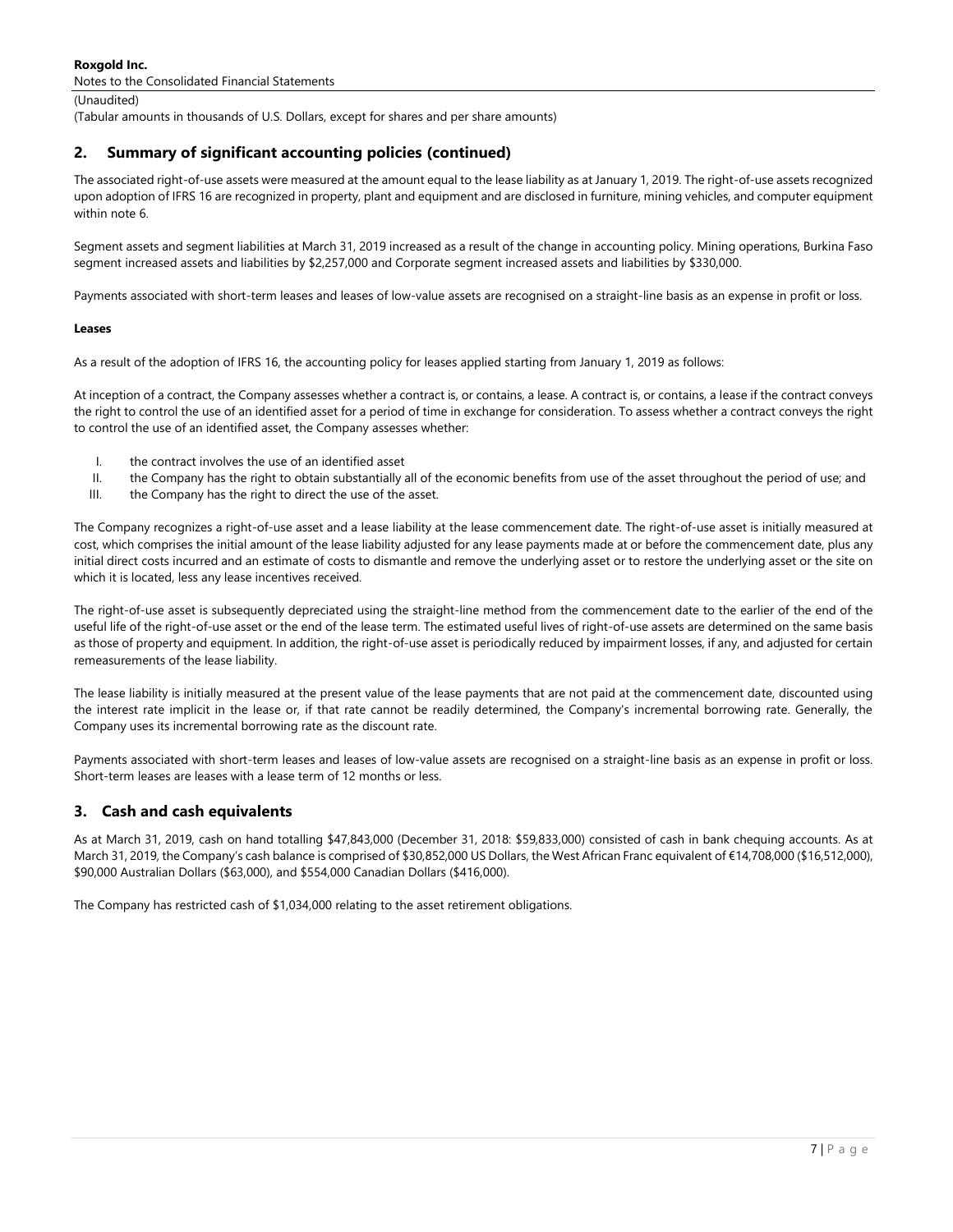(Tabular amounts in thousands of U.S. Dollars, except for shares and per share amounts)

### **4. Taxes recoverable and other receivables**

As at March 31, 2019, receivables were mainly related to VAT (value added tax) receivable in Burkina Faso. They are non-interest bearing and they are generally settled within twelve months although they could be collected beyond the twelve-month period.

| As at                 | March 31<br>2019 | December 31<br>2018 |
|-----------------------|------------------|---------------------|
|                       |                  |                     |
| VAT receivable        | 30,395           | 25,567              |
| Other receivables     | 176              | 211                 |
| <b>Ending balance</b> | 30,571           | 25,778              |

Subsequent to March 31, 2019, the Company received VAT refunds totalling \$2.4 million.

# **5. Inventory**

| As at                        | March 31<br>2019 | December 31<br>2018 |
|------------------------------|------------------|---------------------|
|                              |                  |                     |
| Stockpiled ore               | 10,993           | 12,181              |
| Gold-in-circuit              | 3,955            | 3,562               |
| Doré bars                    | 935              | 71                  |
| Consumables inventory        | 4,468            | 4,299               |
| <b>Total Inventory</b>       | 20,351           | 20,113              |
|                              |                  |                     |
| Less: Current portion        | (14, 188)        | (14, 171)           |
| <b>Non-current Inventory</b> | 6,163            | 5,942               |

The amount of depreciation included within inventory at March 31, 2019 is \$4,358,000 (December 31, 2018: \$3,428,000). For the three months ended March 31, 2019, the Company recognised a net realizable value adjustment on low grade stockpiled ore of \$117,000 (December 31, 2018 - \$255,000).

The long-term inventory represents low grade stockpiled ore which the Company does not expect to process within the next twelve months.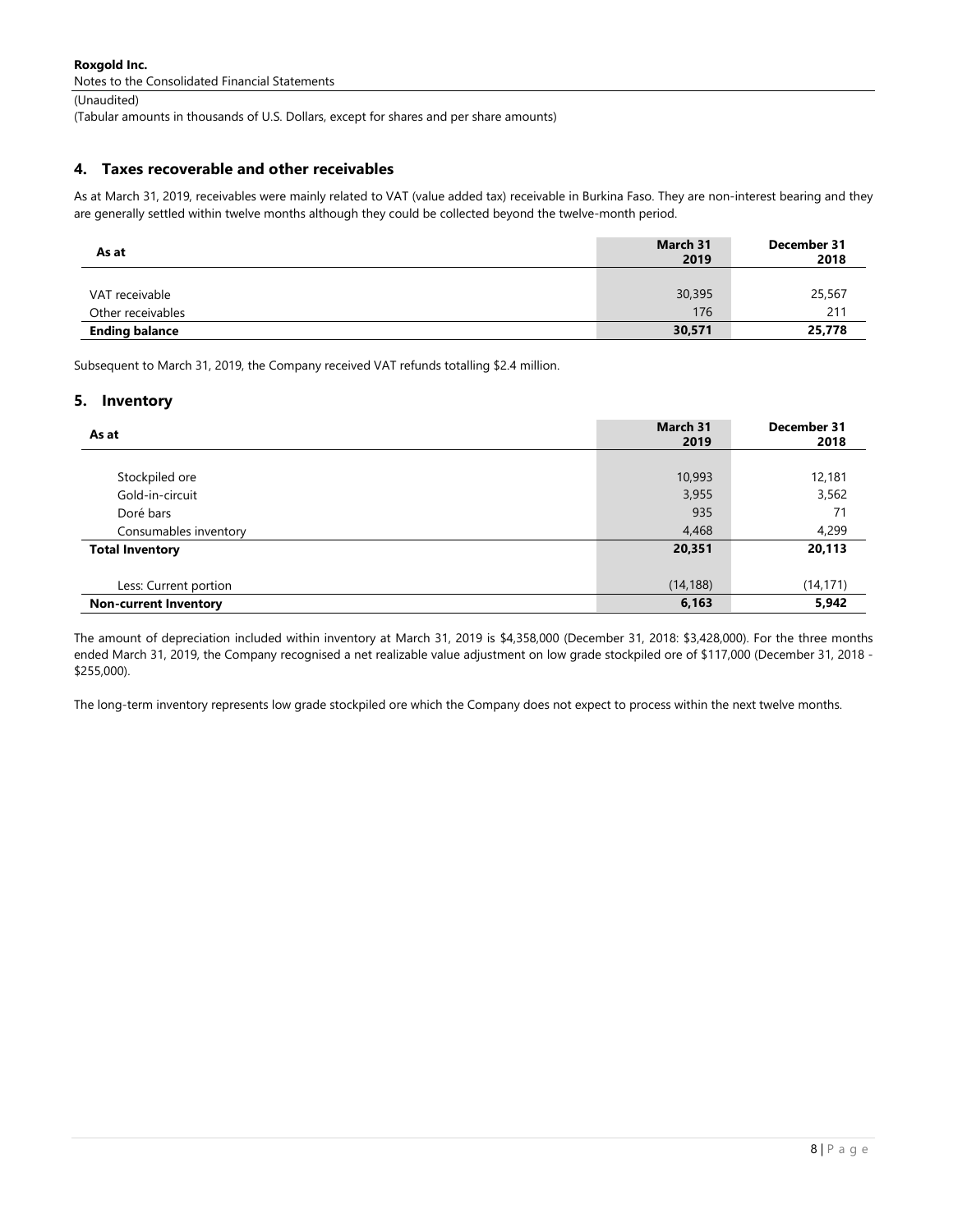Notes to the Consolidated Financial Statements

# (Unaudited)

(Tabular amounts in thousands of U.S. Dollars, except for shares and per share amounts)

|             | 6. Property, plant and equipment                             | <b>Furniture, mining</b><br>vehicles, and<br>computer<br>equipment | <b>Processing plant</b> | <b>Underground mine</b> | Acquisition,<br>infrastructure, and<br>other development<br>costs | <b>Mineral properties</b><br>under development | <b>TOTAL</b> |
|-------------|--------------------------------------------------------------|--------------------------------------------------------------------|-------------------------|-------------------------|-------------------------------------------------------------------|------------------------------------------------|--------------|
| <b>COST</b> |                                                              |                                                                    |                         |                         |                                                                   |                                                |              |
|             | As at December 31, 2017                                      | 13,408                                                             | 39,435                  | 62,531                  | 60,982                                                            | 1,949                                          | 178,305      |
|             | <b>Additions</b>                                             | 17,768                                                             | 254                     | 26,040                  | 8,592                                                             | 23,631                                         | 76,285       |
|             | Derecognition of finance lease assets                        | (3, 328)                                                           |                         |                         |                                                                   |                                                | (3,328)      |
|             | Pre-production revenue                                       |                                                                    |                         |                         |                                                                   | (313)                                          | (313)        |
|             | Foreign exchange                                             | (62)                                                               |                         |                         | (482)                                                             |                                                | (544)        |
|             | As at December 31, 2018                                      | 27,786                                                             | 39,689                  | 88,571                  | 69,092                                                            | 25,267                                         | 250,405      |
|             | <b>Additions</b>                                             | 383                                                                | 754                     | 5,919                   | 2,612                                                             | 7,202                                          | 16,870       |
|             | Addition as at January 1, 2019 from transition to<br>IFRS 16 | 4,227                                                              |                         |                         |                                                                   |                                                | 4,227        |
|             | Transfer                                                     |                                                                    | 10,432                  |                         |                                                                   | (10, 432)                                      |              |
|             | Pre-production revenue                                       |                                                                    |                         |                         |                                                                   | (3,017)                                        | (3,017)      |
|             | Pre-production expenses                                      |                                                                    |                         |                         |                                                                   | 2,168                                          | 2,168        |
|             | Retirement of assets                                         | (2, 558)                                                           |                         |                         |                                                                   |                                                | (2, 558)     |
|             | Foreign exchange                                             | 15                                                                 |                         |                         | 80                                                                |                                                | 95           |
|             | As at March 31, 2019                                         | 29,853                                                             | 50,875                  | 94,490                  | 71,784                                                            | 21,188                                         | 268,190      |
|             | <b>ACCUMULATED DEPRECIATION</b>                              |                                                                    |                         |                         |                                                                   |                                                |              |
|             | As at December 31, 2017                                      | (8, 522)                                                           | (8, 386)                | (14, 546)               | (11, 563)                                                         | $\blacksquare$                                 | (43, 017)    |
|             | Additions                                                    | (5, 533)                                                           | (5,842)                 | (16, 892)               | (10, 473)                                                         |                                                | (38, 740)    |
|             | Derecognition of finance lease assets                        | 1,238                                                              |                         |                         |                                                                   |                                                | 1,238        |
|             | Foreign exchange                                             | 52                                                                 |                         |                         | 82                                                                |                                                | 134          |
|             | As at December 31, 2018                                      | (12, 765)                                                          | (14, 228)               | (31, 438)               | (21, 954)                                                         | $\blacksquare$                                 | (80, 385)    |
|             | <b>Additions</b>                                             | (1, 957)                                                           | (2, 154)                | (5,996)                 | (3, 325)                                                          |                                                | (13, 432)    |
|             | Retirement of assets                                         | 2,558                                                              |                         |                         |                                                                   |                                                | 2,558        |
|             | Foreign exchange                                             | (13)                                                               |                         |                         | (23)                                                              |                                                | (36)         |
|             | As at March 31, 2019                                         | (12, 177)                                                          | (16, 382)               | (37, 434)               | (25, 302)                                                         | $\blacksquare$                                 | (91, 295)    |
|             | <b>NET BOOK VALUE</b>                                        |                                                                    |                         |                         |                                                                   |                                                |              |
|             | Net book value as at December 31, 2017                       | 4,886                                                              | 31,049                  | 47,985                  | 49.419                                                            | 1,949                                          | 135,288      |
|             | Net book value as at December 31, 2018                       | 15,021                                                             | 25,461                  | 57,133                  | 47,138                                                            | 25,267                                         | 170,020      |
|             | Net book value as at March 31, 2019                          | 17,676                                                             | 34,493                  | 57,056                  | 46,482                                                            | 21,188                                         | 176,895      |
|             |                                                              |                                                                    |                         |                         |                                                                   |                                                |              |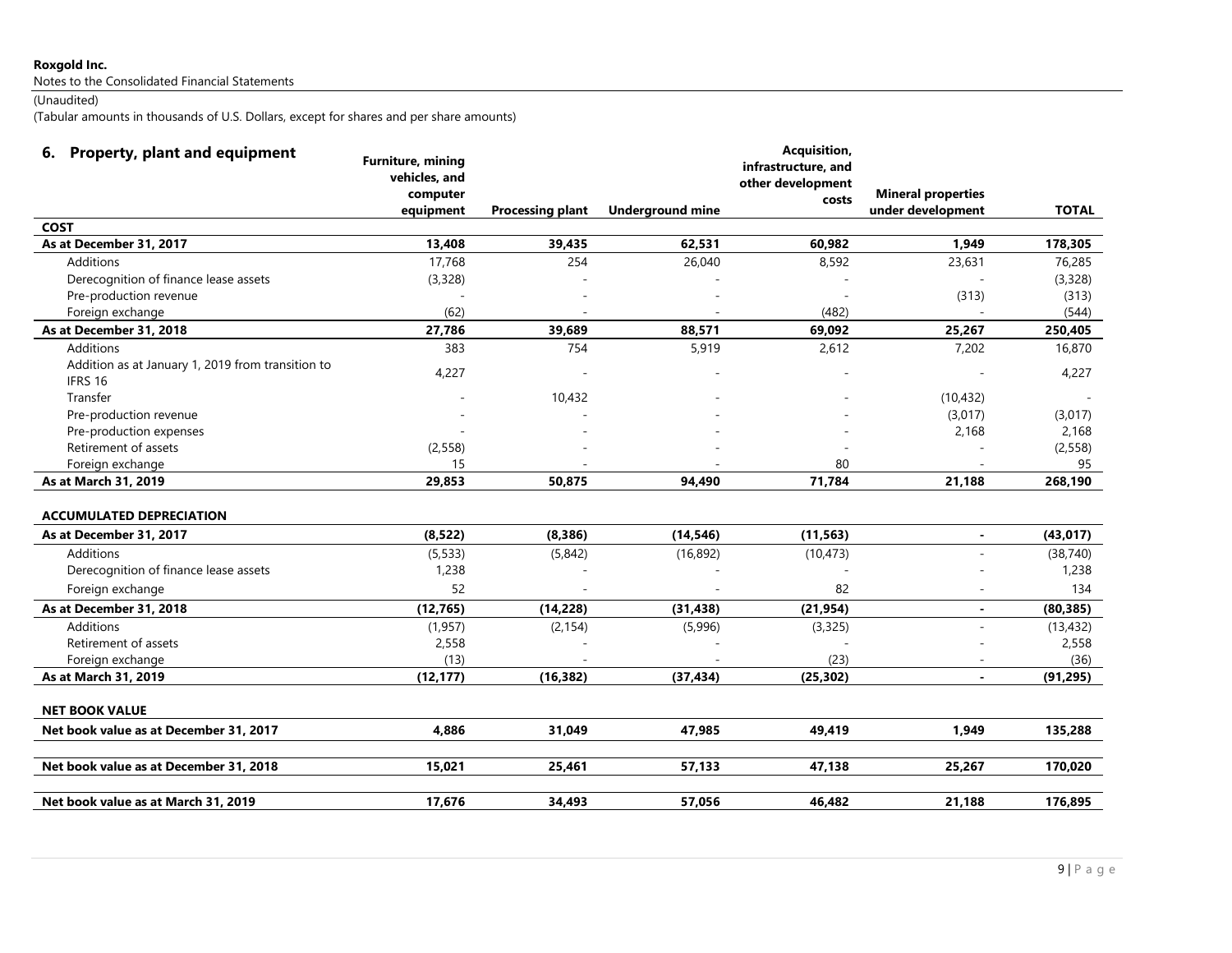(Tabular amounts in thousands of U.S. Dollars, except for shares and per share amounts)

# **6. Property, plant and equipment (continued)**

The net book value of the assets held in Canada and in Burkina Faso totalled \$439,000 and \$176,456,000 respectively, as at March 31, 2019 (December 31, 2018: \$110,000 and \$169,910,000 respectively). Included under mining equipment are right-of-use assets at a net book value of \$12,908,000 (2018 finance lease asset: \$10,219,000). This arrangement is not in the legal form of a lease but is considered as such based on its terms and conditions (note 14). For the three months ended March 31, 2019, depreciation of right-of-use assets of \$340,000 (December 31, 2018 depreciation of finance lease asset: \$310,000) has been capitalized to mineral properties under development.

# **7. Long-term debt**

| As at                         | March 31<br>2019 | December 31<br>2018 |
|-------------------------------|------------------|---------------------|
|                               |                  |                     |
| Opening balance               | 36,200           | 43,222              |
| Adoption of IFRS 9 adjustment | -                | (211)               |
| Deduct: debt repayment        | (3,600)          | (8,400)             |
| Add: accretion                | 357              | 1,589               |
| <b>Ending balance</b>         | 32,957           | 36,200              |
|                               |                  |                     |
| Less: current portion         | (12,075)         | (12,019)            |
| <b>Non-current portion</b>    | 20,882           | 24,181              |

The amended facility includes covenants customary for a transaction of this nature. As at March 31, 2019, the Company has maintained all covenants. In the three-month period ended March 31, 2019, the Company has made principal repayments totalling \$3,600,000.

For the three months ended March 31, 2019, interest and accretion totalling \$965,000 (March 31, 2018 -\$1,067,000) were expensed in the Company's consolidated statement of income.

As at March 31, 2019, the Company is committed to minimum future principal and interest payments for the Amended Facility, as follows:

|                                                | Long-term debt |
|------------------------------------------------|----------------|
| Remainder of the year ending December 31, 2019 | 10,046         |
| Year ending December 31, 2020                  | 17.112         |
| Year ending December 31, 2021                  | 9.432          |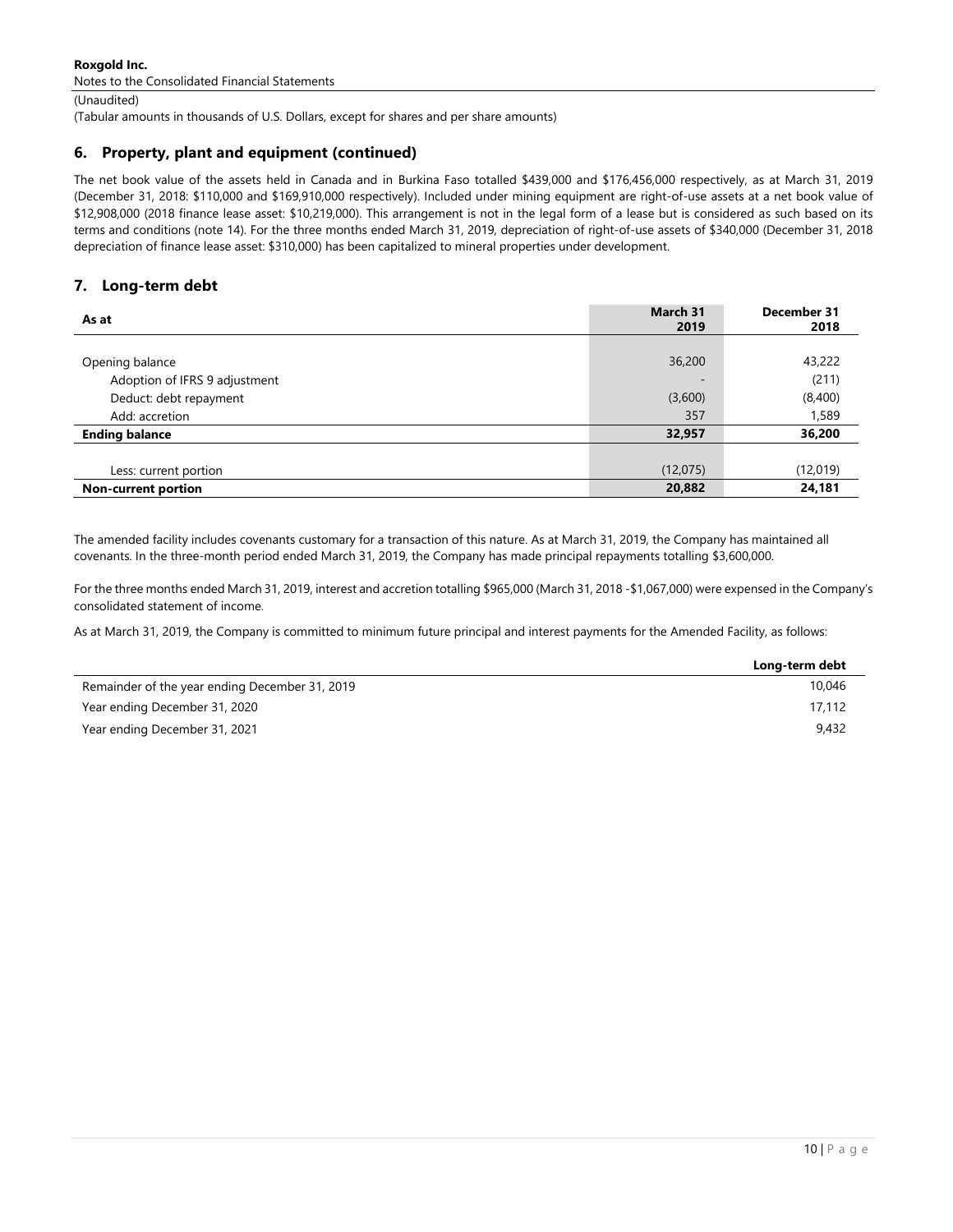(Tabular amounts in thousands of U.S. Dollars, except for shares and per share amounts)

# **8. Derivative financial instruments**

The execution of a hedging program was completed in July 2016 as a condition precedent to the drawdown of the Credit Facility (note 7). The hedging program comprised of the forward sale of 65,000 ounces of gold, at an average price of US\$1,052 per ounce, which is to be settled on a monthly basis from January 2017 to March 2021.

For the three months ended March 31, 2019, the Company recognized a change in the fair value of derivative financial instruments of \$634,000 loss (March 31, 2018 - \$1,024,000 loss) in its consolidated statement of income. During the three months ended March 31, 2019, the Company redeemed hedging contracts totalling \$966,000 (March 31, 2018 – \$1,061,000) of which \$647,000 (March 31, 2018 - \$713,000) were cash settled. The cash settlement is completed on the first business day of the following month. For the three months ended March 31, 2019, the Company has settled 3,822 ounces and as at March 31, 2019, 30,602 ounces are outstanding.

The fair value of instruments not traded in an active market is determined by using valuation techniques. These valuation techniques maximize the use of observable market data where it is available and rely as little as possible on the Company's specific estimates. If all significant inputs required to measure the fair value of an instrument are observable, the instrument is included in Level 2. As at March 31, 2019, the derivative financial instruments have been classified as Level 2 financial instruments according to the Company's fair value hierarchy. The fair value of these instruments is determined using discounted future cash flows based on the forward gold curve.

There were no transfers between Level 1, Level 2 and Level 3 during the three months ended March 31, 2019 and 2018.

| For the periods ended,                         | March 31<br>2019 | December 31<br>2018 |
|------------------------------------------------|------------------|---------------------|
|                                                |                  |                     |
| Opening balance                                | 8.441            | 13,487              |
| Change in fair value of derivatives            | 634              | (1,721)             |
| Settlement of derivative financial instruments | (966)            | (3,325)             |
| <b>Ending balance</b>                          | 8,109            | 8,441               |
|                                                |                  |                     |
| Less: current portion                          | (3,780)          | (3,578)             |
| <b>Non-current portion</b>                     | 4,329            | 4,863               |

# **9. Asset retirement obligations**

The Company recognizes a provision related to its constructive and legal obligations in Burkina Faso to restore its Yaramoko property. The cost of these obligations is determined based on the expected future level of activity and costs related to decommissioning the mines and restoring the property. As at March 31, 2019, the Company has a provision for mine rehabilitation of \$2,868,000 (December 31, 2018 - \$2,791,000). A related accretion expense of \$77,000 (March 31, 2018 - \$60,000) was recorded in the consolidated statement of income. The provision is calculated at the net present value of the estimated future undiscounted cash flows using a discount rate of 10.25% (2018 – 10.25%), a remaining mine life of approximately five years based on reserves only and estimated future undiscounted liability of \$4,437,000.

In January 2017, the Company established a bank account in Burkina Faso which is restricted solely for the purpose of future restoration costs of its Yaramoko property. At March 31, 2019, the restricted cash balance was \$1,034,000.

|                       | March 31<br>2019         | December 31<br>2018 |
|-----------------------|--------------------------|---------------------|
| Opening balance       | 2,791                    | 2,379               |
| Additions, net        | $\overline{\phantom{a}}$ | 336                 |
| Add: accretion        | 77                       | 76                  |
| <b>Ending balance</b> | 2,868                    | 2,791               |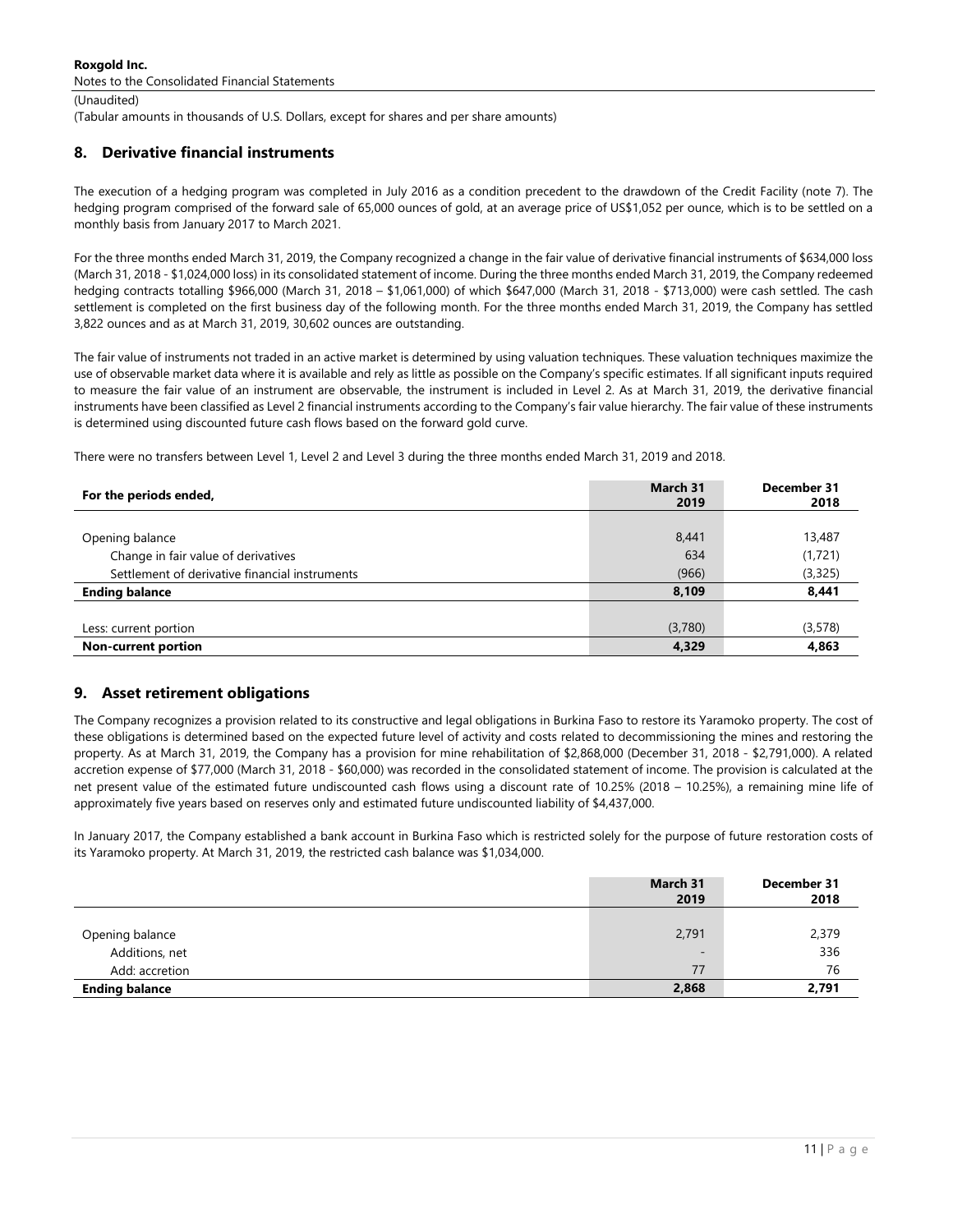# **10. Share capital and reserves**

| For the three months ended March 31,       | 2019        | 2018        |
|--------------------------------------------|-------------|-------------|
| <b>Shares</b>                              |             |             |
| Balance – Beginning of year                | 374,380,795 | 372,644,096 |
| Shares issued for exercise of share awards | 472,500     | 424.999     |
| Shares repurchased and cancelled           | (4,949,000) | -           |
| <b>Balance – End of period</b>             | 369,904,295 | 373,069,095 |

#### **A. Authorized**

The authorized share capital of the Company is comprised of an unlimited number of voting common shares.

#### **B. Share issuances**

During the three months ended March 31, 2019, the Company issued 472,500 shares pursuant to the Company's restricted share units ("RSU") plan for total net impact of \$590,000 (C\$784,000).

During the three months ended March 31, 2018, the Company issued 424,999 shares pursuant to the exercise of stock options with a weighted average exercise price of \$0.52 (C\$0.66) per share, for total net proceeds of \$223,000 (C\$282,000). At the time the options were exercised the shares were trading at a weighted average price of \$0.95 (C\$1.20).

#### **C. Share cancellations**

On April 30, 2018, the Company announced that a notice of intention to make a Normal Course Issuer Bid ("NCIB") was filed and accepted by the TSX. The NCIB commenced on May 2, 2018 and will terminate on the earlier of i) May 1, 2019; and ii) the date in which the maximum number of Common Shares that can be acquired pursuant to the NCIB are purchased. The Company may purchase up to 10 million common shares under NCIB.

In the three-month ended March 31, 2019, the Company repurchased and cancelled 4,949,000 shares at an average price of C\$0.84/share, for a total cost of \$3,130,000 (C\$4,157,000). The NCIB allows for the purchase of up to 10,000,000 common shares for cancellation. To date, the Company has purchased 5,612,300 common shares under the NCIB.

#### **D. Share-based payments**

A summary of the share-based payment expenses is detailed as follows:

| For the three months ended March 31, | 2019 | 2018 |
|--------------------------------------|------|------|
|                                      |      |      |
| <b>Stock Options cost</b>            | (9)  | 100  |
| Deferred unit costs                  | 40   | (74) |
| Performance share unit costs         | 93   | 50   |
| Restricted share unit costs          | 258  | 163  |
| Total share-based payments expensed  | 382  | 239  |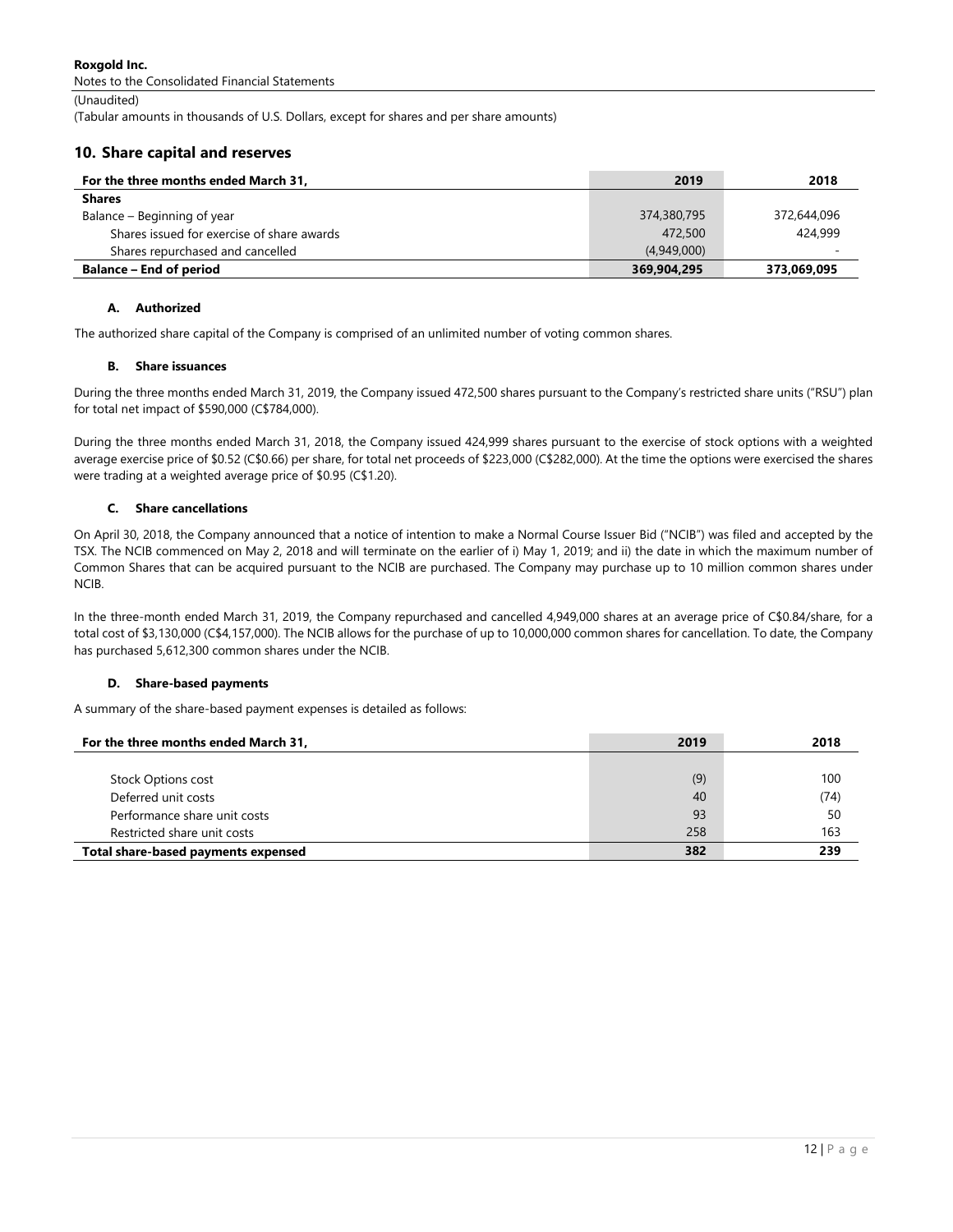(Tabular amounts in thousands of U.S. Dollars, except for shares and per share amounts)

# **10. Share capital and reserves (continued)**

#### **E. Stock options**

A summary of the Company's stock option activities for the three months ended March 31, 2019 and for the year ended December 31, 2018 is presented below:

|                                        |                            | Weighted                               |
|----------------------------------------|----------------------------|----------------------------------------|
|                                        | Number of<br>stock options | average<br>exercise price<br>$$$ (CAD) |
| <b>Balance as at December 31, 2017</b> | 10,752,498                 | 0.87                                   |
| Exercised                              | (2,400,000)                | 0.65                                   |
| Forfeited                              | (669, 443)                 | 1.51                                   |
| <b>Balance as at December 31, 2018</b> | 7,683,055                  | 0.87                                   |
| Granted                                | 450,000                    | 0.91                                   |
| Forfeited                              | (561, 110)                 | \$1.54                                 |
| Balance as at March 31, 2019           | 7,571,945                  | \$0.83                                 |

During the three-month period ended March 31, 2019, the Company granted 450,000 options that were linked to performance based metrics to its employees (2018 -nil).

The following assumptions were used for the Black-Scholes valuation of stock options granted during March 31, 2019.

| For three months ended March 31,               | 2019    |
|------------------------------------------------|---------|
|                                                |         |
| Dividend rate                                  | 0%      |
| Expected annualized volatility                 | 52.8%   |
| Risk free interest rate                        | 1.51%   |
| Expected life of stock options (years)         |         |
| Weighted average fair value of options granted | C\$0.42 |

Expected annualized volatility was based on the Company's historical volatility.

As at March 31, 2019, the Company had the following stock options outstanding:

| <b>Expiry date</b> | Number of stock<br>options<br>outstanding | Number of stock<br>options vested | <b>Exercise price</b><br><b>SCAD</b> | <b>Weighted average</b><br>number of years<br>to expiry |
|--------------------|-------------------------------------------|-----------------------------------|--------------------------------------|---------------------------------------------------------|
| April 23, 2019     | 630,000                                   | 630,000                           | 0.55                                 | 0.31                                                    |
| December 8, 2019   | 150,000                                   | 150,000                           | 0.61                                 | 0.69                                                    |
| January 19, 2020   | 250,000                                   | 250,000                           | 0.65                                 | 0.80                                                    |
| February 2, 2020   | 1,833,335                                 | 1,833,335                         | 0.70                                 | 0.84                                                    |
| April 2, 2020      | 100,000                                   | 100,000                           | 0.59                                 | 1.01                                                    |
| August 13, 2020    | 200,000                                   | 200,000                           | 0.72                                 | 1.37                                                    |
| January 4, 2021    | 2,585,000                                 | 2,585,000                         | 0.69                                 | 1.76                                                    |
| May 18, 2021       | 225,000                                   | 225,000                           | 1.20                                 | 2.13                                                    |
| June 9, 2021       | 100,000                                   | 100,000                           | 1.41                                 | 2.19                                                    |
| January 19, 2022   | 1,048,610                                 | 743,054                           | 1.50                                 | 2.81                                                    |
| March 31, 2024     | 450,000                                   | ٠                                 | 0.91                                 | 5.00                                                    |
|                    | 7,571,945                                 | 6,816,389                         | 0.83                                 | 1.70                                                    |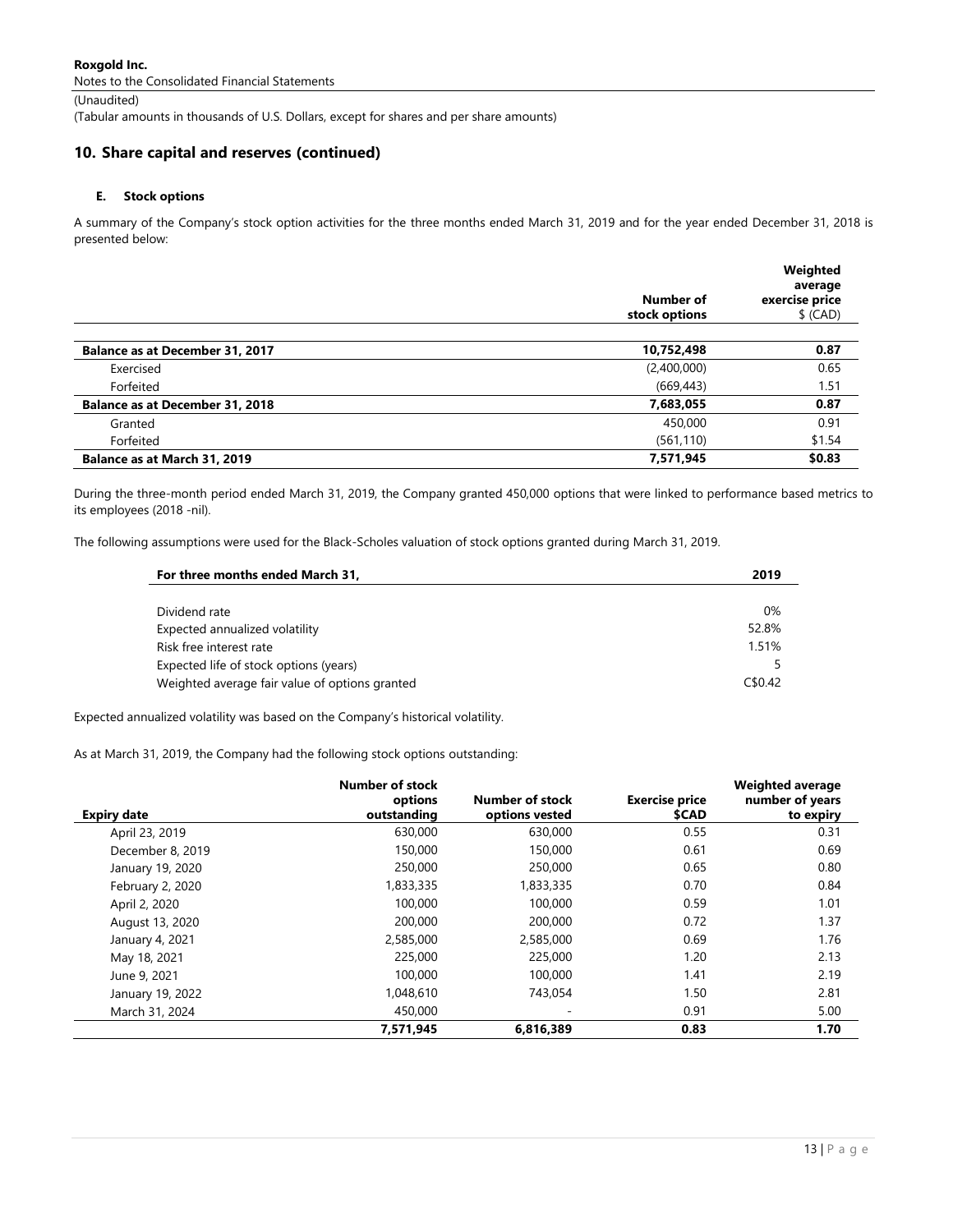(Tabular amounts in thousands of U.S. Dollars, except for shares and per share amounts)

# **10. Share capital and reserves (continued)**

### **F. Deferred share units**

The following table reflects the movement in deferred share units ("DSUs"):

|                                        | instruments              |
|----------------------------------------|--------------------------|
|                                        |                          |
| <b>Balance as at December 31, 2017</b> | 4,075,092                |
| Granted                                | 801.724                  |
| <b>Balance as at December 31, 2018</b> | 4,876,816                |
| Granted                                | $\overline{\phantom{a}}$ |
| Balance as at March 31, 2019           | 4,876,816                |

As at March 31, 2019, all DSUs were vested and 4,554,233 units had a dilutive impact as the remaining DSUs totalling 322,583 units are to be settled in cash and included as a liability on the Company's consolidated statement of financial position.

#### **G. Restricted share units**

The following table reflects the movement in restricted share units ("RSU"):

|                                        | Number of<br>instruments |
|----------------------------------------|--------------------------|
| <b>Balance as at December 31, 2017</b> | 1,144,167                |
| Granted                                | 2,619,123                |
| Forfeited                              | (539, 323)               |
| Settled                                | (517,500)                |
| <b>Balance as at December 31, 2018</b> | 2,706,467                |
| Granted                                | 3,401,799                |
| Forfeited                              | (21, 251)                |
| Balance as at March 31, 2019           | 6,087,015                |

| Expiry date                  | Number of<br>instruments | Number of<br>instruments<br>vested | <b>Weighted average</b><br>number of years<br>to expiry |
|------------------------------|--------------------------|------------------------------------|---------------------------------------------------------|
| December 1, 2020             | 585,002                  | 361,111                            | 1.67                                                    |
| December 1, 2021             | 2,100,214                | 675,060                            | 2.67                                                    |
| December 1, 2022             | 3,401,799                |                                    | 3.67                                                    |
| Balance as at March 31, 2019 | 6,087,015                | 1,036,171                          | 3.14                                                    |

#### **H. Performance share units**

During the three-month ended March 31, 2019, the Company granted 1,949,405 performance shares units ("PSU") to senior management. The Board of Directors determined the performance vesting criteria. The PSUs provide the right to receive an award payout multiplied by a payout factor on the performance condition measurement date set as January 1, 2022. The following table reflects the movement in PSUs for the period ended March 31, 2019:

|                                        | Number of   |
|----------------------------------------|-------------|
|                                        | instruments |
| <b>Balance as at December 31, 2017</b> | 825,000     |
| Granted                                | 1,102,941   |
| Forfeited                              | (910, 014)  |
| <b>Balance as at December 31, 2018</b> | 1,017,927   |
| Granted                                | 1,949,405   |
| Balance as at March 31, 2019           | 2,967,332   |

**Number of**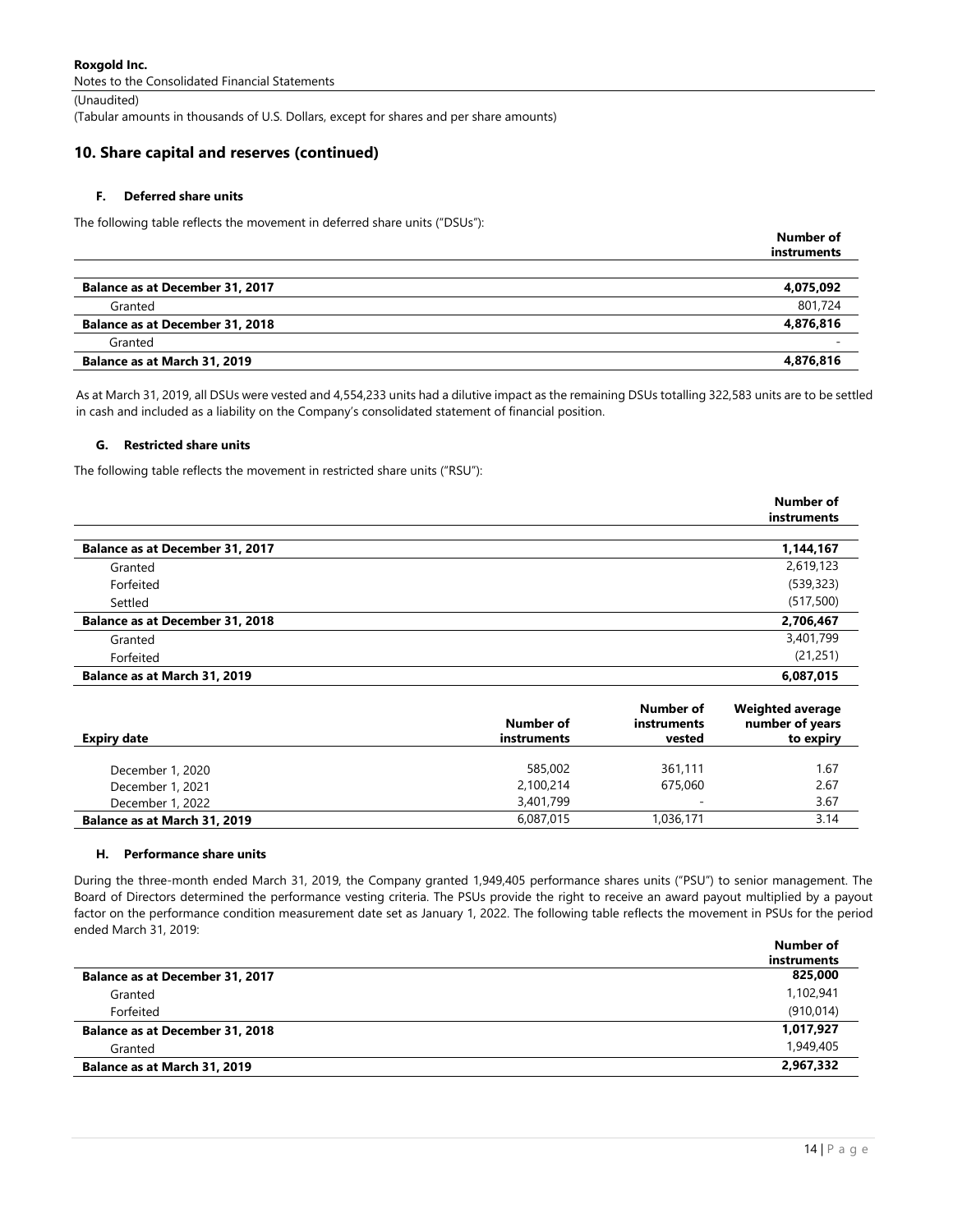# **10. Share capital and reserves (continued)**

| <b>Expiry date</b>           | Number of<br>instruments | <b>Weighted average</b><br>number of years<br>to expiry |
|------------------------------|--------------------------|---------------------------------------------------------|
| January 19, 2020             | 366,667                  | 0.80                                                    |
| February 1, 2021             | 651,260                  | 1.84                                                    |
| January 1, 2022              | 1.949.405                | 2.75                                                    |
| Balance as at March 31, 2019 | 2,967,332                | 2.31                                                    |

# **11. Mine operating expenses**

A summary of mine operating expenses is presented below:

| For the three months ended March 31, | 2019   | 2018   |
|--------------------------------------|--------|--------|
|                                      |        |        |
| Mining contractor                    | 7,288  | 9,635  |
| Salaries and benefits                | 2,143  | 2,442  |
| Operating supplies and parts         | 2,407  | 2,304  |
| Energy                               | 1,020  | 1,227  |
| Inventory adjustment                 | 693    | (220)  |
|                                      | 13,551 | 15,388 |

# **12. Supplementary cash flow information**

| As at March 31.                                           | 2019   | 2018  |
|-----------------------------------------------------------|--------|-------|
|                                                           |        |       |
| PP&E included in accounts payable and accrued liabilities | 10.751 | 4.695 |
| Depreciation included in Inventory                        | 4,358  | 3.016 |
| Depreciation included in PP&E                             | 480    |       |
| IFRS 16 - right of use asset addition to PP&E             | 4,227  |       |

| Changes in non-cash working capital for the three-month periods ended March 31, | 2019     | 2018     |
|---------------------------------------------------------------------------------|----------|----------|
|                                                                                 |          |          |
| Accounts receivable                                                             | (4, 793) | (4,799)  |
| Prepaid expenses and other expenses                                             | 105      | (237)    |
| Inventory                                                                       | 692      | (652)    |
| Accounts payable & other accrued liabilities                                    | (491)    | (5,396)  |
|                                                                                 | (4, 487) | (10.610) |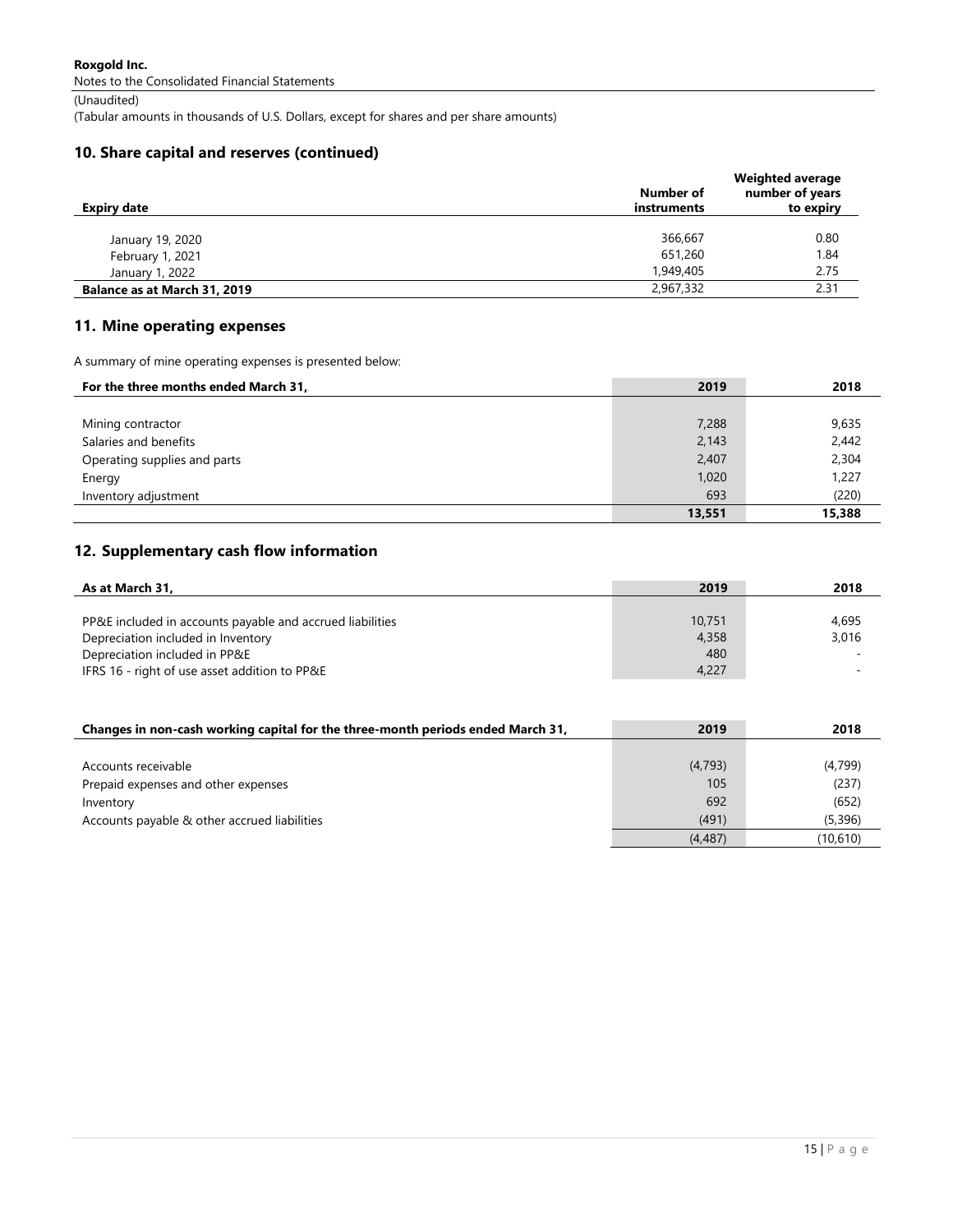# **13. Commitments**

The Company's financial commitments consist contracts with service providers and consultants.

| For the years ending December 31, | 2019 | 2020                     | 2021 |
|-----------------------------------|------|--------------------------|------|
|                                   |      |                          |      |
| Lease agreements                  | 53   | $\overline{\phantom{a}}$ |      |
| Service agreements                | 451  | 169                      |      |
|                                   | 504  | 169                      |      |

The Company entered into an agreement with a service provider wherein the Company could be subject to an early termination payment, which is reduced monthly over 30 months and, in certain conditions, could be subject to other payments that will be negotiated between the Company and the service provider. If the Company had terminated the agreement at March 31, 2019, it would have been subject to an early termination payment of \$9,290,000 (March 31, 2018: \$1,738,000).

The government of Burkina Faso retains a 10% carried interest in Roxgold SANU S.A. In Burkina Faso, all shipments with gold spot prices lower or equal to \$1 per ounce are subject to a royalty rate of 3%, a 4% rate is applied to all shipments with gold spot prices between \$1 and \$1,300 per ounce, and a 5% royalty rate is applied to all shipments with a gold spot price greater than \$1,300 per ounce. During the three-month period ended March 31, 2019, the Company was subject to royalty rates of 4% and 5%. For the three-month period ended March 31, 2019, government royalties amounting to \$1,834 (2018: \$2,662) were incurred with the Government of Burkina Faso.

# **14. Lease obligations**

Management has reviewed all of the Company's leasing arrangements for the adoption of IFRS 16. The standard primarily affects the accounting for the Company's contracts previously classified as operating leases under IAS 17. As at December 31, 2018, the Company had operating lease commitments of \$7,482,000 relating to mobile fleet contracts and office leases of which \$4,227,000 are considered lease obligations upon adoption of IFRS 16 on January 1, 2019.

|                                                           | <b>Three months</b><br>ended March 31<br>2019 | Year ended<br>December 31<br>2018 |
|-----------------------------------------------------------|-----------------------------------------------|-----------------------------------|
|                                                           |                                               |                                   |
| Opening balance                                           | 9,931                                         | 4,017                             |
| De-recognize existing finance leases                      | $\overline{\phantom{a}}$                      | (2,678)                           |
| Add: new debt obligations under amended contract          | $\overline{\phantom{a}}$                      | 11.204                            |
| Add: new debt obligations under finance leases            | $\overline{\phantom{a}}$                      | 811                               |
| Add: IFRS 16 impact                                       | 4,227                                         |                                   |
| Deduct: repayments                                        | (1,639)                                       | (3,423)                           |
| Total lease obligations (2018: Finance lease obligations) | 12,519                                        | 9,931                             |
| Less: current portion                                     | (7, 313)                                      | (5,069)                           |
| <b>Non-current obligations</b>                            | 5,206                                         | 4.862                             |

Future minimum lease payments pursuant to the Company's leases are as follows:

|                                        | vear<br>Ur<br>$ -$    | vears<br>.<br>.          | $\frac{1}{2} \left( \frac{1}{2} \right) \left( \frac{1}{2} \right) \left( \frac{1}{2} \right) \left( \frac{1}{2} \right) \left( \frac{1}{2} \right) \left( \frac{1}{2} \right) \left( \frac{1}{2} \right) \left( \frac{1}{2} \right) \left( \frac{1}{2} \right) \left( \frac{1}{2} \right) \left( \frac{1}{2} \right) \left( \frac{1}{2} \right) \left( \frac{1}{2} \right) \left( \frac{1}{2} \right) \left( \frac{1}{2} \right) \left( \frac{1}{2} \right) \left( \frac$<br>Total |
|----------------------------------------|-----------------------|--------------------------|-------------------------------------------------------------------------------------------------------------------------------------------------------------------------------------------------------------------------------------------------------------------------------------------------------------------------------------------------------------------------------------------------------------------------------------------------------------------------------------|
| .<br>payments<br>nımun<br>Mır<br>lease | 148<br>ັບເປ<br>$\sim$ | -----<br>. .<br><u>.</u> | $\sim$ $\sim$ $\sim$<br>د ع د , د                                                                                                                                                                                                                                                                                                                                                                                                                                                   |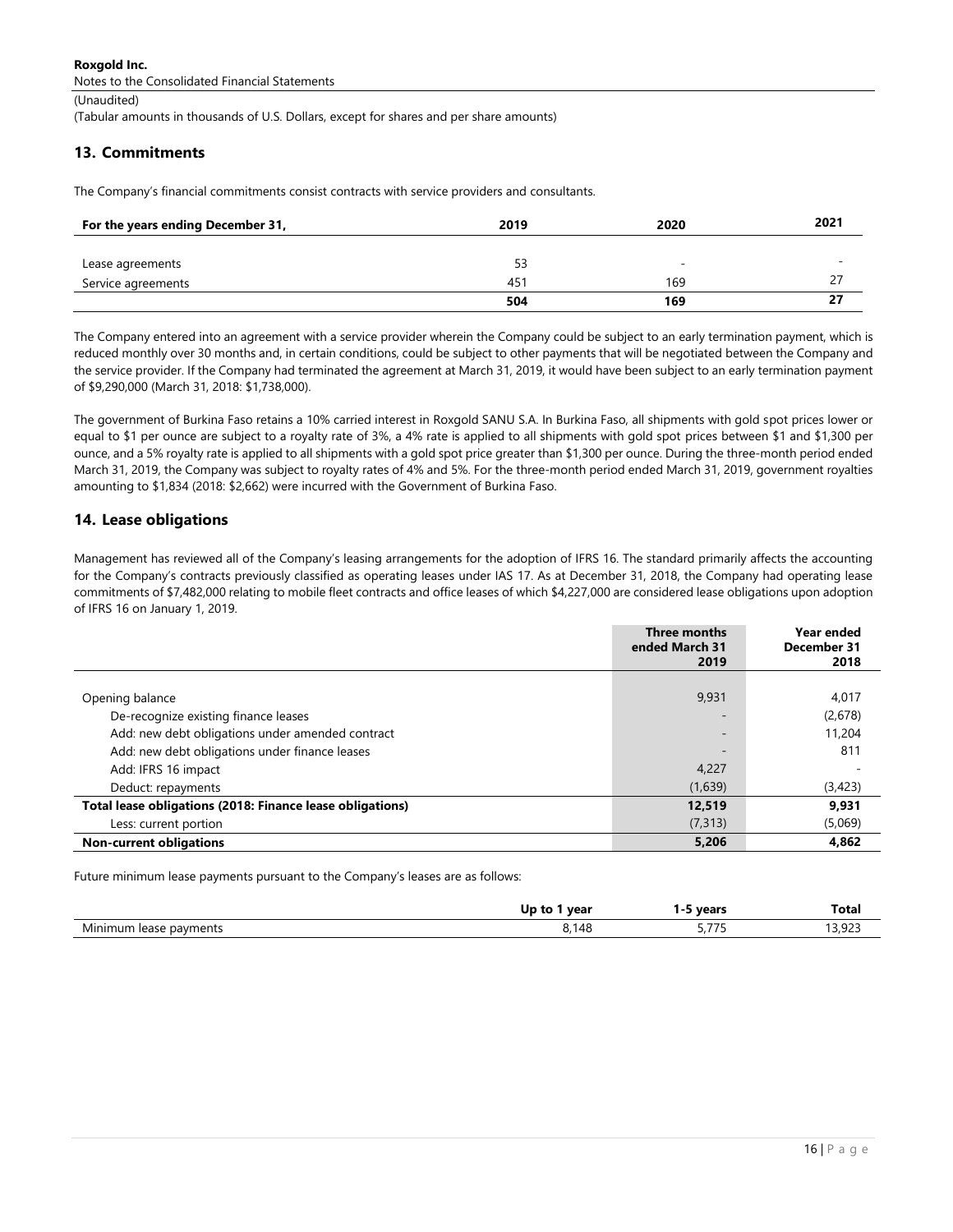(Tabular amounts in thousands of U.S. Dollars, except for shares and per share amounts)

# **15. Segmented Reporting**

The Company is conducting exploration and evaluation and mining operations activities in Burkina Faso. The business segments presented reflect the management structure of the Company and the way in which the Company's chief operating decision maker reviews business performance. The Company evaluates the performance of its operating segments primarily based on segment operating income, as defined below.

| For the three months ended March 31.      | Minina<br><b>Operations,</b> | <b>Exploration and</b><br>evaluation. |           |              |
|-------------------------------------------|------------------------------|---------------------------------------|-----------|--------------|
| 2019                                      | <b>Burkina Faso</b>          | <b>Burkina Faso</b>                   | Corporate | <b>Total</b> |
| Revenue                                   | 39,823                       |                                       |           | 39,823       |
| Total mine operating expenses             | (27, 187)                    |                                       |           | (27, 187)    |
| Mine operating profit                     | 12,636                       |                                       |           | 12,636       |
| General administrative expenses           |                              |                                       | (1,452)   | (1, 452)     |
| Sustainability and other in-country costs | (628)                        |                                       |           | (628)        |
| Exploration and evaluation                |                              | (3, 181)                              |           | (3, 181)     |
| Depreciation                              |                              | (5)                                   | (213)     | (218)        |
| Share-based payments                      |                              |                                       | (382)     | (382)        |
| <b>Operating profit (loss)</b>            | 12,008                       | (3, 186)                              | (1,665)   | 6,775        |
| Non-Operating expenses                    | (5, 395)                     | (10)                                  | 559       | (4,846)      |
| Income (loss) for the period              | 6,613                        | (3, 196)                              | (1,488)   | 1,929        |

| Segmented total assets         | 240.732 | 3.214 | 39,240 | 283.186 |
|--------------------------------|---------|-------|--------|---------|
| Segmented total liabilities    | 93.224  | 4.655 | 10.167 | 108.046 |
| Segmented capital expenditures | 20.709  |       | 373    | 21.097  |

| For the three months ended March 31,      | <b>Mining</b><br><b>Operations,</b> | <b>Exploration and</b><br>evaluation, |           |              |
|-------------------------------------------|-------------------------------------|---------------------------------------|-----------|--------------|
| 2018                                      | <b>Burkina Faso</b>                 | <b>Burkina Faso</b>                   | Corporate | <b>Total</b> |
| Revenue                                   | 53,226                              |                                       |           | 53,226       |
| Total mine operating expenses             | (27,682)                            |                                       |           | (27, 682)    |
| Mine operating profit                     | 25,544                              |                                       |           | 25,544       |
| General administrative expenses           |                                     |                                       | (1,350)   | (1,350)      |
| Sustainability and other in-country costs | (388)                               |                                       |           | (388)        |
| Exploration and evaluation                |                                     | (3,665)                               |           | (3,665)      |
| Depreciation                              |                                     | (74)                                  | (144)     | (218)        |
| Share-based payments                      |                                     |                                       | (239)     | (239)        |
| <b>Operating profit (loss)</b>            | 25,156                              | (3,739)                               | (1,733)   | 19,684       |
| Non-Operating expenses                    | (6, 172)                            |                                       | 411       | (5,761)      |
| Income (loss) for the period              | 18,984                              | (3,739)                               | (1,322)   | 13,923       |
| <b>Segmented total assets</b>             | 219,750                             | 3,449                                 | 29,286    | 252,485      |
| <b>Segmented total liabilities</b>        | 83,235                              | 1,940                                 | 15,197    | 100,372      |
| <b>Segmented capital expenditures</b>     | 11,691                              | 124                                   | 25        | 11,840       |

The Company's revenue is derived from one major customer. The Company is not economically dependent on a limited number of customers for the sale of gold because gold can be sold through numerous commodity market traders worldwide.